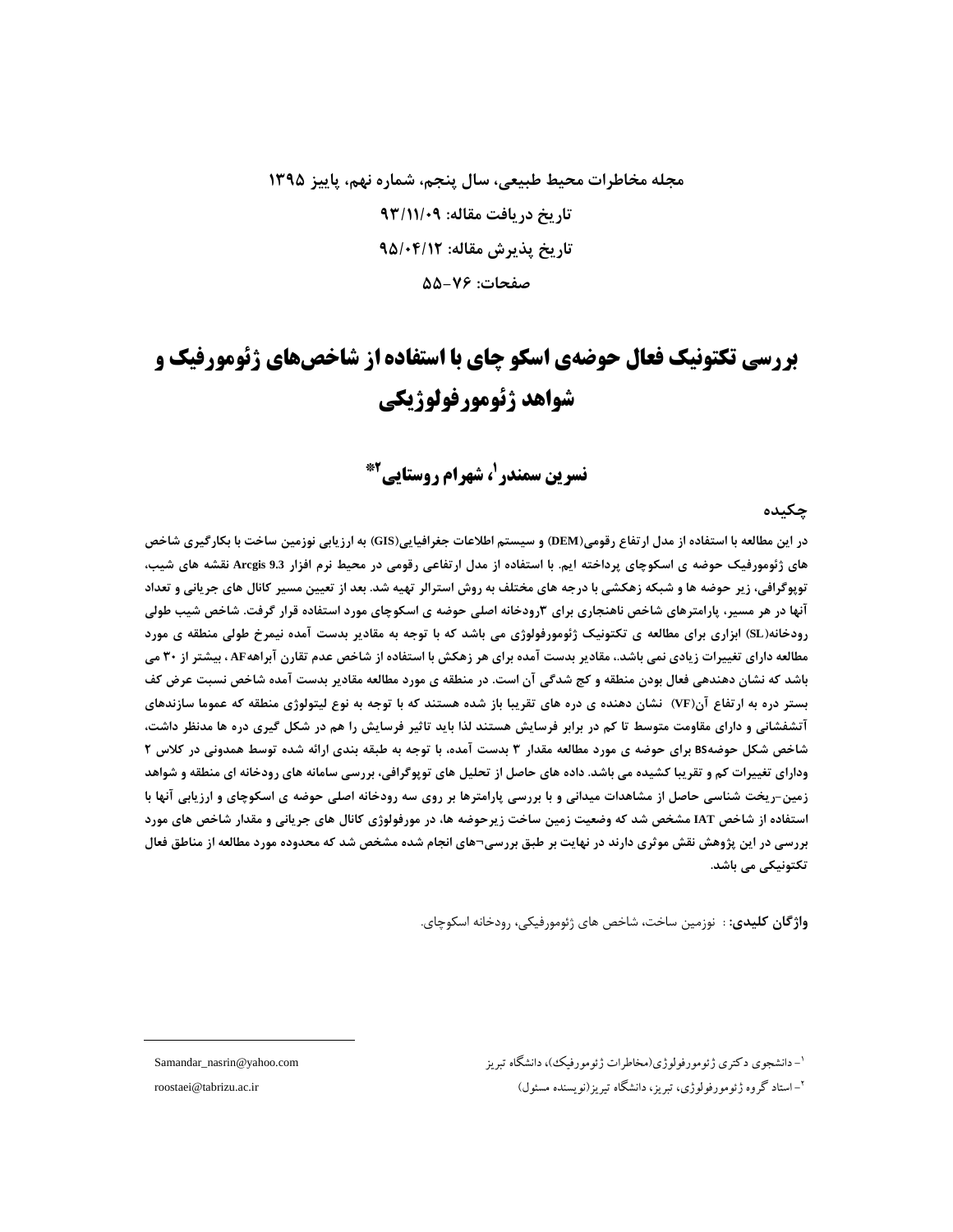#### مقدمه

 $\Delta \hat{z}$ 

ارزیابی کامل فعالیتهای تکتونیکی و بهخصوص حرکات تکتونیکی معاصر و جوان و خطرات ناشی از آن نیاز به شناخت کامل از سرعت و آرایش فرایندهای ژئومورفولوژی دارد. برای این منظور روشهای ژئومورفولوژی نقش مهمی را می توانند ایفا نمایند، زیرا بسیاری از عوارض ژئومورفولوژیکی در مقابل حرکات تکتونیکی فعّال بسیار حساس می-باشند و همزمان با آنها تغییر می کنند. اندازهگیریهای کمی سبب محاسبه شاخصهای زمین ریختی(ژئومورفیکی) به عنوان ابزارهای مقدماتی و پایه برای تشخیص نواحی دچار دگرشکلی زمینساختی و بررسیهای نوزمینساختی هستند. بهطورکلی، شاخصهای زمینریختشناسی در بررسیهای زمینساختی مفید هستند، زیرا میتوانند برای ارزیابی سریع مناطق وسیع به کار گرفته شوند و دادههای ضروری آن اغلب به سرعت از نقشههای رقومی و تصاویر ماهوارهای به دست میآیند(آبدیده و همکاران۱۳۹۰). شاخصهای ژئومورفیک ابزار سودمندی برای تحلیل اشکال زمینی و ارزیابی فعالیتهای تکتونیکی در نواحی مختلف به شمار میآیند (گارنیری و پیروتا<sup>'</sup>، ۲۰۰۸). کاربرد این شاخصها مبتنی بر تحلیل شبکههای زهکشی و جبهههای کوهستانی است (مالیک و موهانتی ٔ، ۲۰۰۷). لی و همکاران (۱۹۹۹) ً به بررسی تاثیر تکتونیک برلندفرمها رودخانهی در شمال غرب چین پرداختند و دریافتند که حرکات زمین ساخت می¤واند با تغییر سطح اساس رودخانهها موجب تغییر شکل عوارض رودخانهی گردد. جیمسون و همکاران (۲۰۰۴)<sup>۲</sup> تاثیر تکتونیک در نسبت انشعابات، تراکم زهکشی و انتگرال هیپسومتریک شبکه های رودخانه ای در هیمالیا در شمال هند را مورد مطالعه قرار دادند و مشخّص شد که عوامل تکتونیکی، نقش مهمّی در تفاوت ویژگی های مورفومتری شبکه های زهکشی اعمال می کند. ولدایی و دورجسورن(۲۰۰۴)° برای مطالعات نئوتکتونیک غرب مغولستان از دادههای ASTER و TM استفاده کردهاند. این منطقه از مناطق فعال تکتونیکی درونقارهای است و زلزلههای آن عمدتا بر اثر فعالیت گسلهای آن منطقه ایجاد میشوند. اثر فرسایش با توجه به اقلیم منطقه در تکوین توپوگرافی بسیار ناچیز بوده و توپوگرافی عمدتا در اثر تکتونیک ایجاد شده است. دلسیالو و همکاران(۲۰۰۶) ً در مطالعهای در شمالغربی هندوستان، اثر رشد اخیر چینها بر توسعهی شبکه آبراهه را بررسی کردهاند. تحلیل کمّی حرکات تاقدیسهای منطقه و رشد پرتگاههای گسلی و بالاآمدگی مخروطافکنههای کواترنری بخشی از این تحقیق است. گارنیری و پیروتا(۲۰۰۸) نیز از شاخص ناهنجاری سلسله مراتبی، شاخص انشعابات، برای بررسی تاثیر تکتونیک در چهار حوضه ی زهکشی در شمال شرق سیسیلی ایتالیا استفاده کردند. بررسی آنها نشان داد که تکتونیکهای فعال، نظم شبکه ی زهکشی را به هم می زنند و مقدار شاخص ناهنجاری زهکشی حوضه های تکتونیکی با فعالیت بالا، بیشتر از حوضه های تکتونیکی با فعالیت پایین است. و در ایران نیز افرادی چون رادفر و یور کرمانی( ۱۳۸۴)، رضایی مقدم و احمدی(۱۳۸۵)، رجبی و همکاران(۱۳۸۵)، مختاری(۱۳۸۵)، روستایی و همکاران

- $2$  Malik & Muhanty 20007
- $3$  Li, Youli. et al.
- <sup>4</sup> Jamieson, et al.
- <sup>5</sup> Woldai, T., Dorjsuren, J.
- $<sup>6</sup>$  Delcaillau, et al.</sup>

<sup>&</sup>lt;sup>1</sup> - Guarnieri, P., Pirrotta, C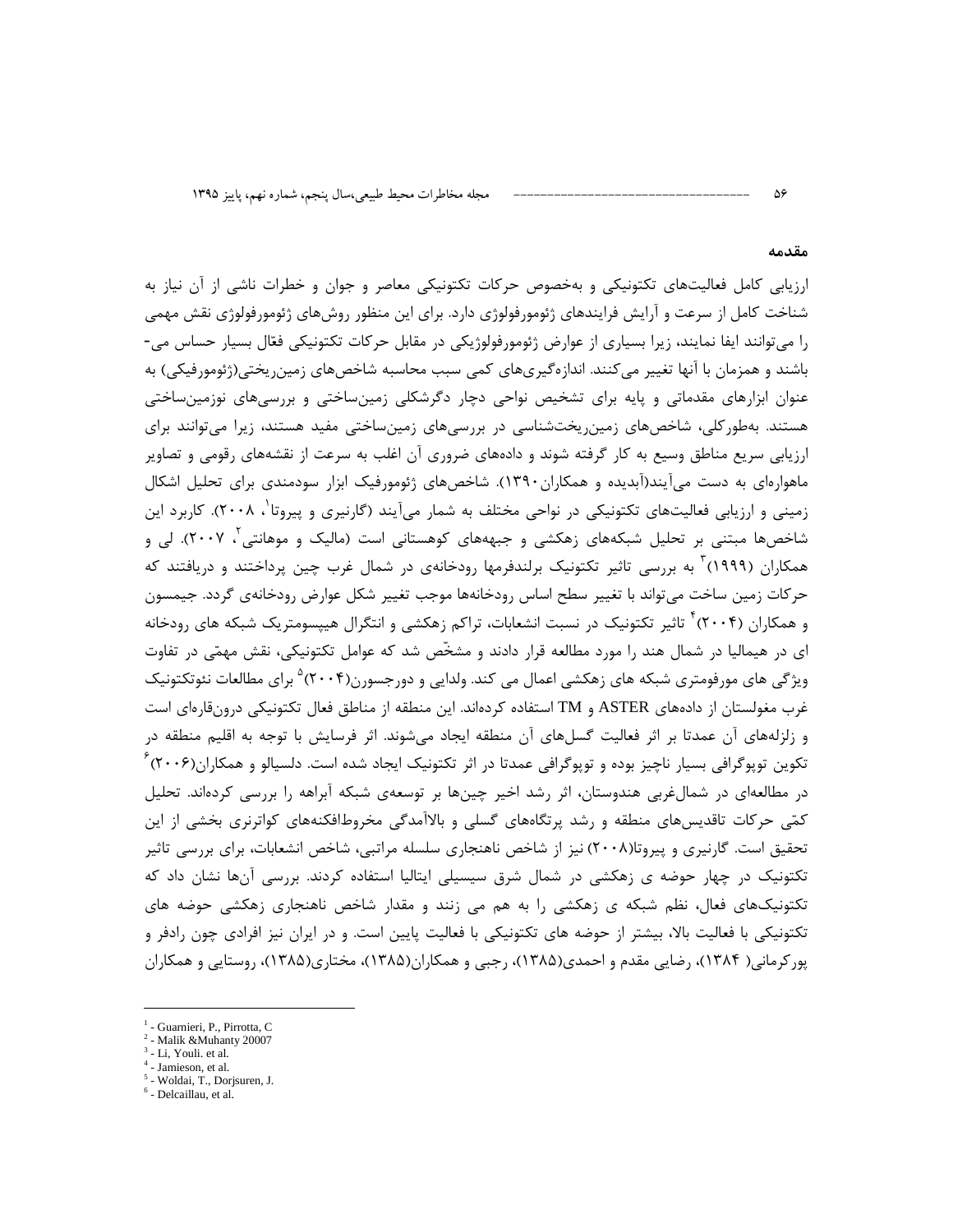(۱۳۸۶)، کرمی(۱۳۸۸)، یمانی و علمیزاده(۱۳۹۰)، روستایی و همکاران (۱۳۹۴) و بسیاری دیگر به مطالعهی نقش نئوتکتونیک با بکار گیری شاخصهای ژئومورفولوژیکی پرداختهاند و به نتایج مورد انتظار دست یافتهاند. حوضهآبریز اسکوچای در دامنه شمال شرق توده آتشفشانی سهند واقع شده است. مکانی است که فرصت مطالعهای سیستماتیک را در مورد پیدایش و تحول کواترنری اشکال به وسیله فرآیندهای تکتونیکی فراهم میسازد. در این زمینه قدم نخست، میتواند تحلیل شبکههای زهکشی و جبهههای کوهستانی با استفاده از شاخصهای ژئومورفیک باشد. هدف از این پژوهش تعیین کمی شاخصهای ژئومورفیک برای ارزیابی نسبی زمینساخت فعال و توسعه توپوگرافی در گستره مورد بررسی است. به این منظور از دادههایGIS مشاهدات صحرایی(ساختاری و ژئومورفولوژی) و… استفاده خواهد شد. آگاهی از شرایط نئوتکتونیکی منطقه میتواند تا حدود زیادی از خسارتهای جانی و مالی زمینلرزهها کاسته و در کاهش خسارات ناشی از بلایای طبیعی دیگر نظیر حرکات دامنهای موثر واقع شود. مطالعه و شناسایی فعالیتهای نئوتکتونیکی در رودخانه اسکوچای برای مقابله با تاثیرات احتمالی این حرکات مفید می،باشد..با توجه به مطالب بالا این مطالعه سعی دارد تا با استفاده از چند شاخص ژئومورفولوژی میزان فعّال بودن، نیروهای درونی را در حوضهی اسکوچای مورد مطالعه و ارزیابی قرار دهد.

### منطقه مورد مطالعه

حوضه آبخیز اسکو چای با مساحت ۴۵۵٬۷۱ کیلومتر مربع در جنوب تبریز واقع شده است . دارای مختصات جغرافیایی ۳۷°۳۵ تا ۵۵° ۳۷°درجه عرض شمالی و ۴۲°۴۵ تا ۱۲° ۴۶ درجه طول شرقی کشیده شده است. رودخانه اسکو (اسکو چای) از جبهه ی شمالی سلطان داغی، که از رشته کوههای غربی سهند است، سرچشمه میگیرد. رودخانه کندوان هم که از ارتفاعات سهند غربی (ارشد داغی) جاری است به این رودخانه میپیوندد. دره اسکو یا چایپاره به علت جریان رودخانه اسکو دارای باغهای میوه حاصلخیز و مزارع و کشتزارهای پربرکت است و از مراکز عمده کشاورزی و باغداری حومه تبریز محسوب میشود. در این دره و در کنار اسکوچای، روستاهای با رونق و پُر جمعیتی نظیر میلان، باویل علیا، باویل سفلی، کله جاه، دیزج و بایرام قرار گرفتهاند. عمده سنگهای تشکیل دهندهی این حوضه آندزیت، خاکستر آتشفشانی ،کنگلومرا که متعلق به دوران پلیوکواترنری هستند. آندزیت و داسیتیک آندزیت هم عمده سنگ تشکیل دهندهی قلل مرتفع میباشد که متعلق به دوران ترشیاری (نئوژن) می-باشد( نقشهی زمینشناسی اسکو ۱۰۰۰۰۰۰(۱: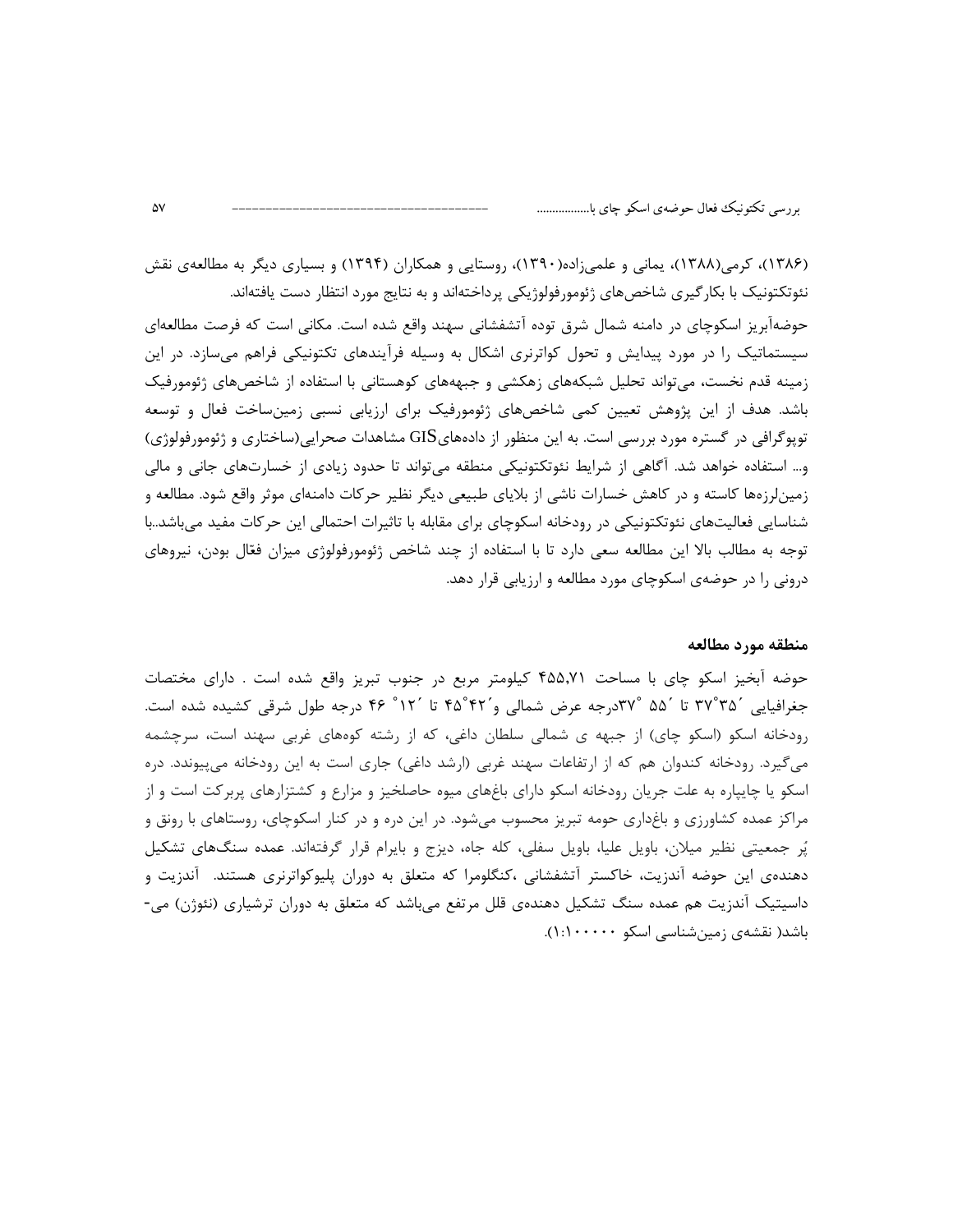

شکل۱: نقشه موقعیت جغرافیایی حوضهی اسکوچای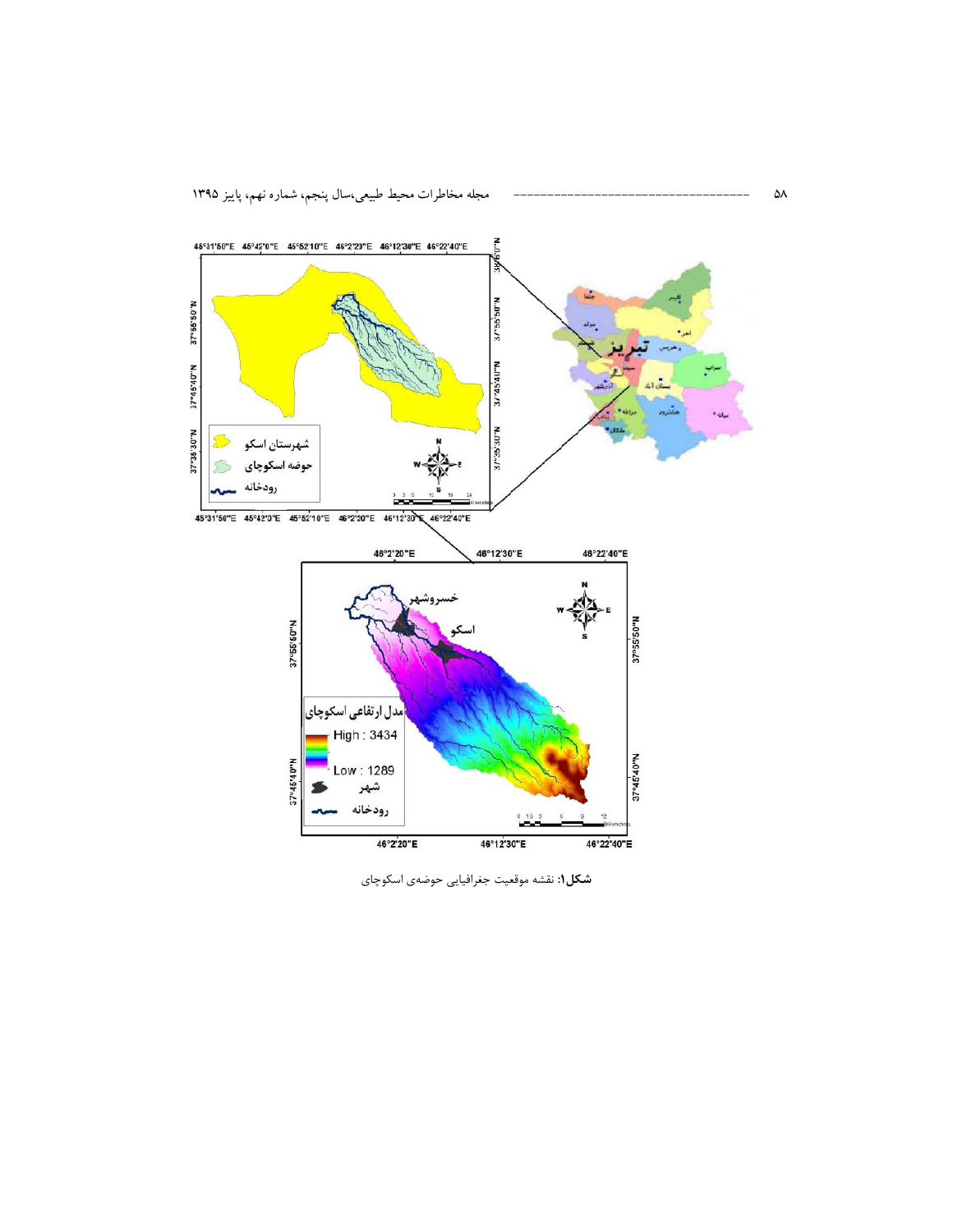

شکل ۲: (الف) نقشه هیدرولوژی، (ب) نقشه زیرحوضههای حوضهی اسکوچای

# زمینشناسی و تکتونیک محدوده اسکوچای

اسکوچای از کوه سلطان داغی در شمال غرب رشته کوه سهند سرچشمه میگیرد. این رود از سازند Nga( آندزیت و داسیتیک آندزیت) شروع شده از روی سازندهای PLQ lp (لاهار پامیسی) و PLQc (گنگلومرا همراه با لایه هایی از لاهار، توف، پامیس، خاکسترهای آتشفشانی همراه با آهک آب شیرین) می گذرد و رسوبات Qm(نهشتههای بلوک ولکانیکی) را بجا گذاشته است و بر روی بستری از Qm (نهشتههای بلوک ولکانیکی) در جریان است. این رود در مسیر خود از روستاهای آمقان، اسکندان، اسفنجان، فسقندیس و شهر اسکو و کلجاه و در نهایت از خسروشهر عبور کرده و به تلخه رود می ریزد. (نقشه زمینشناسی اسکو ۱۰۰۰۰۰۰). در منطقهی مورد مطالعه با بررسی نقشهی زمینشناسی اسکو حدود ۸ گسل بزرگ و کوچک شناسی شد که البته در اطراف حوضهی مورد مطالعه تعداد گسلها بسیار بیشتر از این تعداد می باشد. یکی از گسلهای شمال حوضه بر روی رودخانه اسکوچای قرار دارد و یکی دیگر از بزرگترین گسلها در جنوب حوضه میباشد که دقیقاً از روی دو رود اصلی زیرحوضهی پایین حوضهی اسکوچای می-گذرد. . این گسلها سازندهای آندزیت، پیروکسین آندزیت، داسیت و کنگلومرا را که متعلق به پلیوکواترنر و ترشیاری میباشند، قطع میکنند که نقش و تاثیر این گسل بر روی آبراههها با استفاده از شاخصهایی در این پژوهش بررسی خواهد (نقشه زمین شناسی اسکو ۱۰۰۰۰۰۰:۱).

## نقش تکتونیک جدید در مورفولوژی حوضه اسکوچای

نقش تکتونیک در شکل گیری و تغییر شکل مورفولوژی منطقه مورد مطالعه را میتوان حداقل در دو مقوله متذکر شد:

**تنشهای داخلی**: بعد از خروج مواد گدازهای ولکانیکی و انفجار انها در سطح زمین در مرحله انجماد بنا به عللی از قبیل تغییرات شیمیایی گدازهها و عکسالعمل متفاوت کانیهای متشکله در مقابل پدیدههای انجماد و مهمتر از همه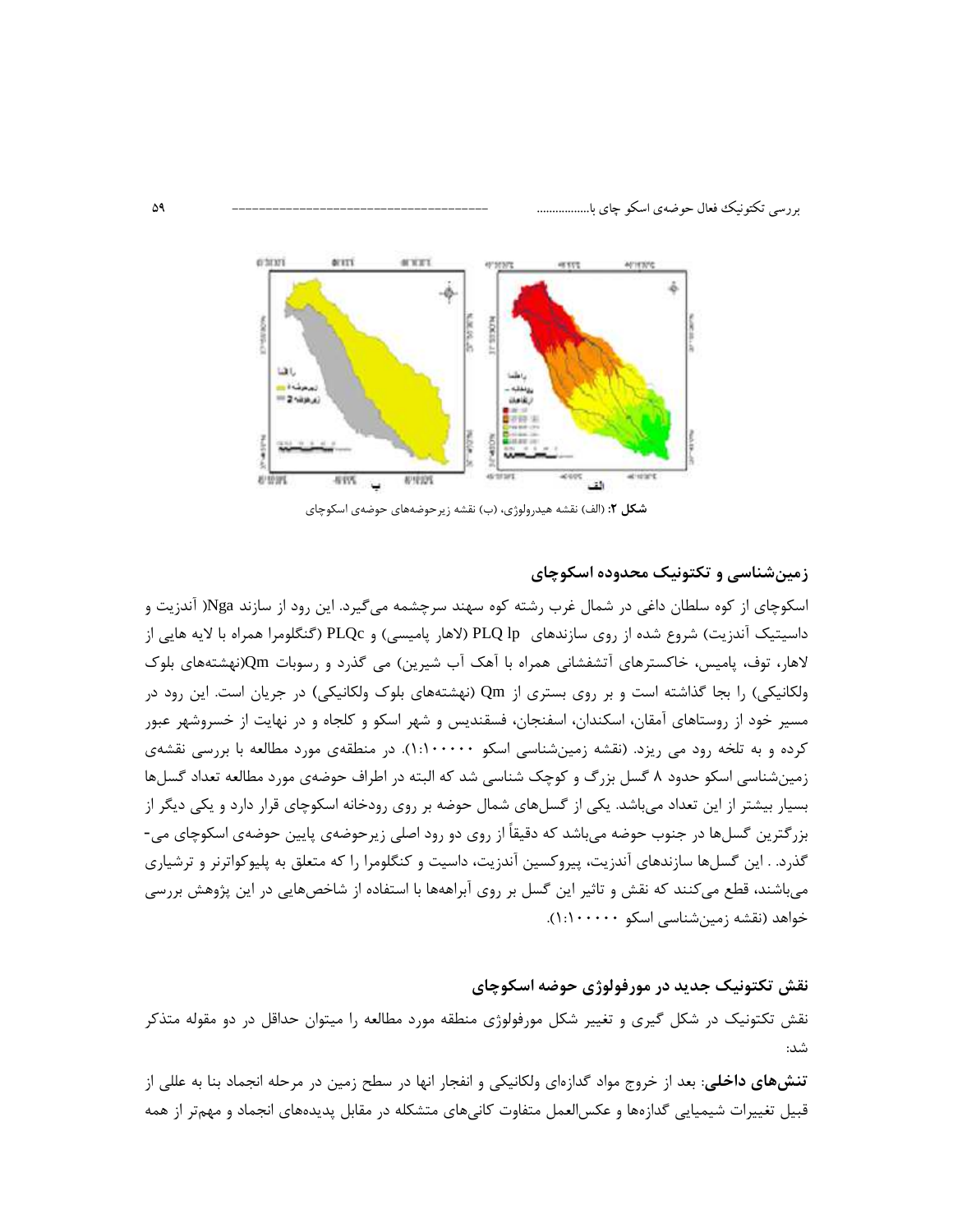در اثر تنشهای داخلی، شکافها و درزهای اولیه سنگهای داسیتی و آندزیتی بوجود آمدهاند. وجود این شکافها و درزهای بزرگ و حتی میکروسکوپی اولیه برای نفوذ آب و در نتیجه تخریب مکانیکی و متلاشی کردن سنگهای ولکانیکی مقاوم (داسیت و آندزیت) بهترین شرایط را فراهم آوردهاند (رسولی، ۱۳۶۷). بعنوان مثال داسیتهای موجود سلطان داغی حالتی متورق و فلسی را دارا هستند که ناشی از نحوه بجاگذاری این سنگها در زمانهای متفاوت و نیز عملکرد تنشهای داخلی در مرحله انجماد میباشد (رسولی، ۱۳۶۷).

تکتونیک شکننده: بعد از آخرین مرحله آتشفشانی و انجماد مواد گدازه ای در اثر عملکرد نیروهای داخلی تشکیلات مذکور در جهات مختلف و مقیاسهای متفاوت تکتونیزه شدهاند. اثرات ژئومورفولوژی تکتونیکی در سنگ-های مختلف یکسان نمی باشد. بعنوان مثال در مجاورت چوبان درمسی کوه سلطان داغی در اثر عملکرد نیروهای تکتونیکی گسلی با جهتگیری جنوبغربی شمالغربی بوجود آمده است. در اثر این گسل دیوارهای عمود با ارتفاع بیشتر از ۴۰ متر را ایجاد کرده است، روی این دیواره آئینه گسل قابل تشخیص است (رسولی، ۱۳۶۷).



شکل۳: نقشه زمین شناسی و گسلهای حوضه اسکوچای(مأخذ: نقشهی زمین شناسی ۱:۱۰۰۰۰۰ اسکو)

#### دادهها و روشها

این پژوهش یک تحقیق بنیادی- کاربردی است که در آن برای بررسی تاثیرات نوزمین ساخت بر تغییرات بستر و ویژگیهای ژئومورفولوژیکی حوضهی اسکوچای از روشهای کتابخانهای، تاریخی، شاخصهای ژئومورفیک، شواهد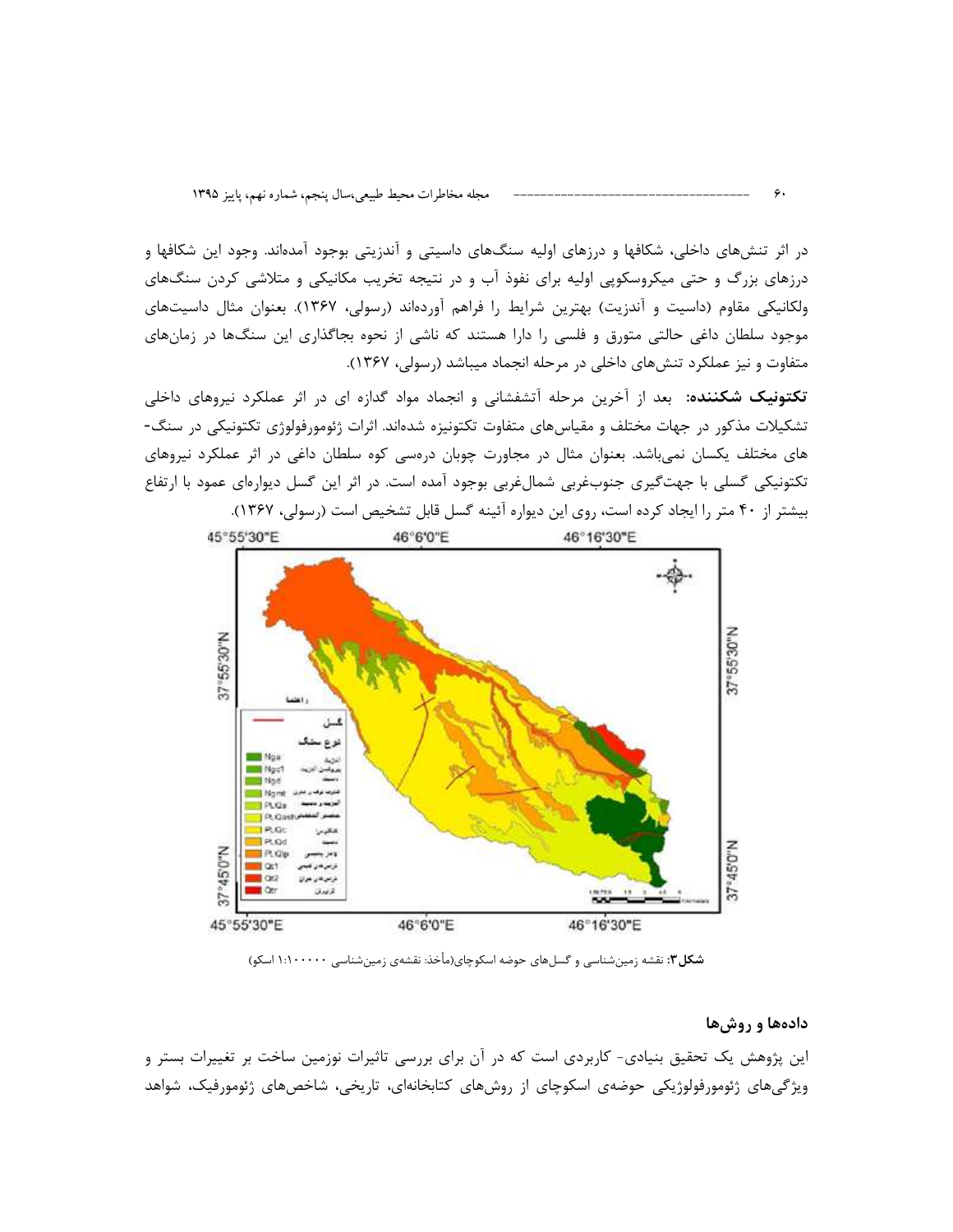ژئومورفولوژیکی، بازدیدهای میدانی و… استفاده شده است. دادههای مورد نیاز برای بررسی فعالیتهای زمین ساختی منطقه از نقشههای توپوگرافی ۱:۵۰۰۰۰ و نقشههای زمین شناسی ۱:۱۰۰۰۰۰ به دست آمدهاند. نقشهها با استفاده از نرم افزار Arc GIS ترسیم شدند. برای تحلیل و ارزیابی حرکات زمینساختی در حوضهی مورد مطالعه با توجه به اعتبار شاخصهای ژئومورفیک در مطالعات، برای ارزیابی فعالیتهای کواترنری حوضه اسکوچای از شاخصهای ژئومورفیک مربوط به جبهه کوهستان، مانند نسبت پهنای کف دره به ارتفاع آن(VF)، شاخصهای تحلیل شبکههای زهکشی از قبیل گرادیان طولی رودخانه(SL<sup>۲</sup>)، عامل عدم تقارن حوضه(AF<sup>۳</sup>) و نسبت شکل حوضه (BS<sup>۲</sup>) استفاده شد و پس از محاسبه شاخصهای مورد نظر، با استفاده از شاخص lat فعالیت نسبی تکتونیک در حوضه اسکوچای ارزیابی شد.

شاخص شیب طولی رودخانه(SL)

شاخص SL به تغییرات شیب طولی رودخانه و شیب آبراهه حساس است و می تواند هرگونه بی نظمی را که در اثر فعالیتهای تکتونیکی یا مقاومت سنگ در شیب طولی آبراهه ایجاد شده است، نشان میدهد (کرمی، ۱۳۸۸). شاخص مذکور به قدرت رودخانه بستگی داشته و در سنگهای دارای مقاومت کم و یا در سنگهای یکسان از لحاظ مقاومت می تواند بیانگر حرکات تکتونیکی فعال و جوان باشد(کلر و پینتر °،۱۹۹۶). در این شاخص SL شیب طولی  $\Delta H$  رودخانه (متر)،  $H$  اختلاف ارتفاع بین دو نقطه اندازه گیری (متر)،  $\Delta L$  طول مسیر اندازه گیری شده بین دو نقطه (متر) و L طول رودخانه از وسط منطقهی اندازهگیری شده تا مرتفعترین نقطه آبراهه در بالادست(متر) (گارسیا و تورتوسا<sup>7</sup>، ۲۰۰۸). این شاخص بالاآمدگی منطقه را بر اثر فعالیت های تکتونیکی نمایان میکند. میزان SL در مناطقی که حرکات تکتونیکی فعال در تغییر شکل زمین موثر باشند،زیاد است.( کلر و پینتر، ۱۹۹۶). این شاخص به وسیلهی رابطه (۱) بیان می شود.

> $SL = (\Delta H / \Delta L) L$  $(1)$  وإيطه

<sup>-</sup> Ratio Of Valley-Floor Width To Valley Height

 $2 -$  Stream length-gradient Index

<sup>&</sup>lt;sup>3</sup> - Drainage Basin Asymmetry (Asymmetric Factor)

<sup>&</sup>lt;sup>1</sup> - Index of Drainage Basin Shape

 $5$  - Keller & Pinter 1996

 $<sup>6</sup>$  - Garsia-tortosa, F. J at el 2008</sup>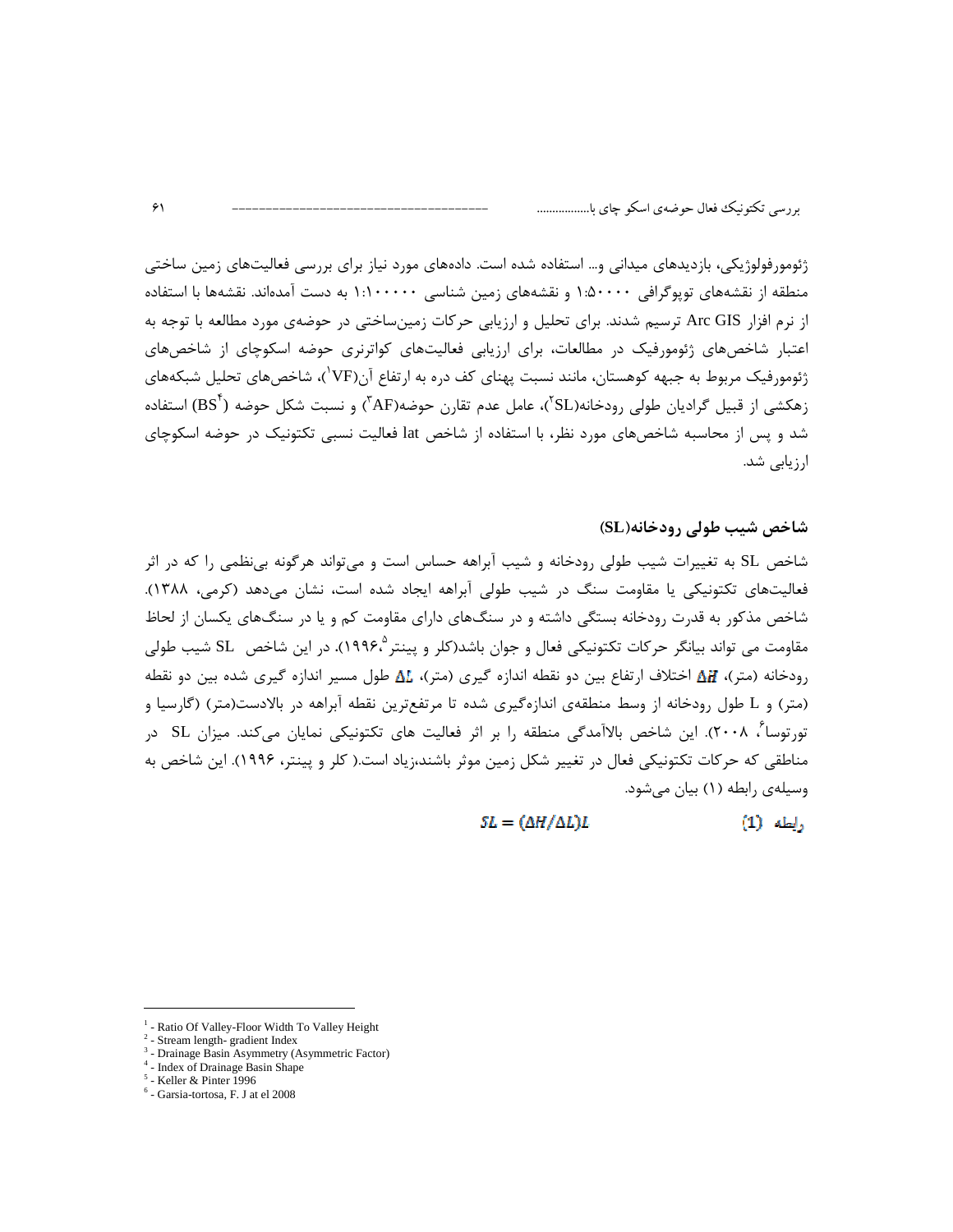

شكل۴: محاسبه شاخص SL (*سليمانى، ١٣٧٧*)

شاخص عدم تقارن روشی برای تشخیص کج شدگی ناشی از فعالیت های تکتونیکی در حوضه های زهکشی می باشد( همدونی و همکاران '، ۲۰۰۸: ۱۵۶ ) این شاخص امکان میدهد کجشدگی جانبی یک حوضه نسبت به مسیر اصلی رودخانه ثابت شود. این کجشدگی ممکن است با فعالیت گسل نرمال که موازی با جهت رودخانه اصلی است در ارتباط باشد (گارنیری و پیروتا، ۲۰۰۸). و با رابطه ۲ تعریف می شود.

$$
AF = |50 - ([Ar \times 100] + At)|
$$
 (Y)

شاخص عدم تقارن حوضه زهكشي AF

۶۲

شاخص عدم تقارن حوضه $A_r$  =مساحت حوضه(کیلومتر مربع) در سمت راست آبراهه اصلی، tA= مساحت کل $A$ F= حوضه (كيلومتر مربع)



شكل ۵: نحوه محاسبه شاخص Af (*منبع: سليماني ١٣٧٧*)

 $1$  - Hamduni at el. 2008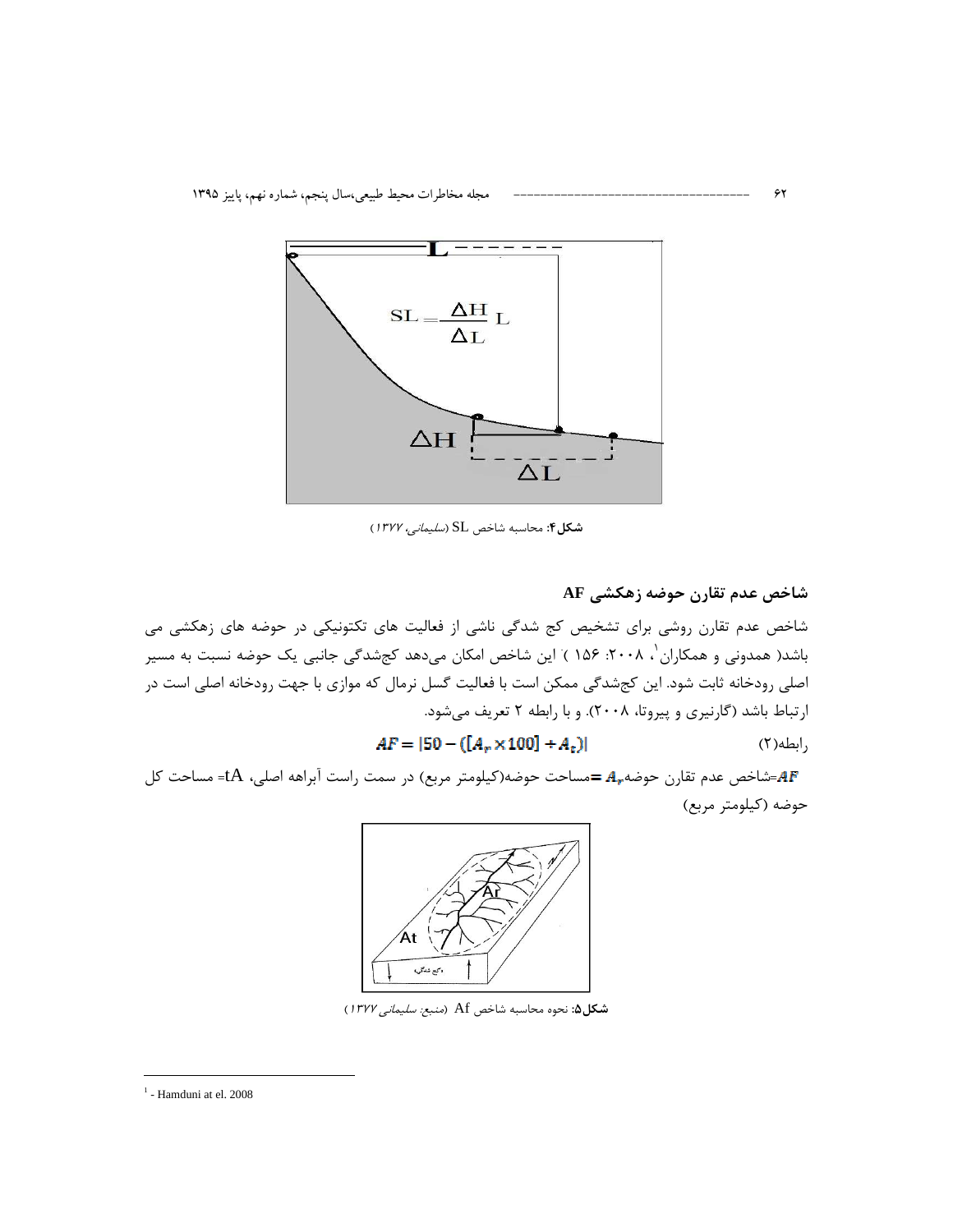## شاخص نسبت پهنای کف دره به ارتفاع آن VF

شاخص نسبت پهنای کف دره به ارتفاع آن، درههای v شکلی را که در پاسخ به بالاآمدگی، پایین دست خود را حفر می کنند، از درههای U شکلی که در اثر ثبات سطح اساس و آرامش تکتونیکی، فرسایش کناری در آنها برتری دارد، متمایز میسازد (گارسیا-تورتوسا '، ۲۰۰۸). این شاخص به صورت رابطه ۳ بیان میشود.  $Vf = 2V_{fw}/[E_{ld} + E_{rd}) - 2E_{sc}]$  $(1)$  ابطه $,$ 

= شاخص نسبت یهنای کف دره به ارتفاع آن .VFw = یهنای کف دره (متر ) , E<sub>ld</sub> و E<sub>rd</sub> = ارتفاع متوسط خط تقسیم آب در سمت چپ و راست دره (متر) , E<sub>sc</sub>= ارتفاع متوسط کف دره از سطح آبهای آزاد (متر).



شكل ۶: نحوه محاسبه Vf (*سليماني، ١٣٧٧*)

#### نسبت شكل حوضه BS

حوضههای فعال تکتونیکی شکل کشیدهای دارند. شکل حوضه در طول زمان با توقف میزان بالاآمدگی، به تدریج دایرهای می شود( بوربک و اندرسون <sup>۲</sup> ۲۰۰۱). حوضههایی که با مقادیر زیاد Bs یعنی بیشتر از ۴ مشخص میشوند، از نظر تکتونیکی فعال هستند. زمانی که Bs بین ۳ تا۴ باشد از نظر فعالیت زمینساختی در کلاس ۲ قرار دارند و مقادیر کمتر از ۳، حوضههای دایرهای شکل را نشان میدهند که از نظر فعالیت غیرفعالاند(همدونی و همکاران،۲۰۰۸). این شاخص با رابطه ۴ بدست می آید.

 $\text{Bs} = \text{Bi} / \text{Bw}$ 

 $(f)$  ابطه),

BS =شاخص شكل حوضه Bi= طول حوضه، فاصله پايين ترين ارتفاع حوضه تا دورترين نقطه از آن Bw = عرض حوضه، درعريض ترين بخش آن.

 $1$  - Garsia-tortosa, F. J. at al. 2008

 $2 -$ Burbank and Anderson, 2001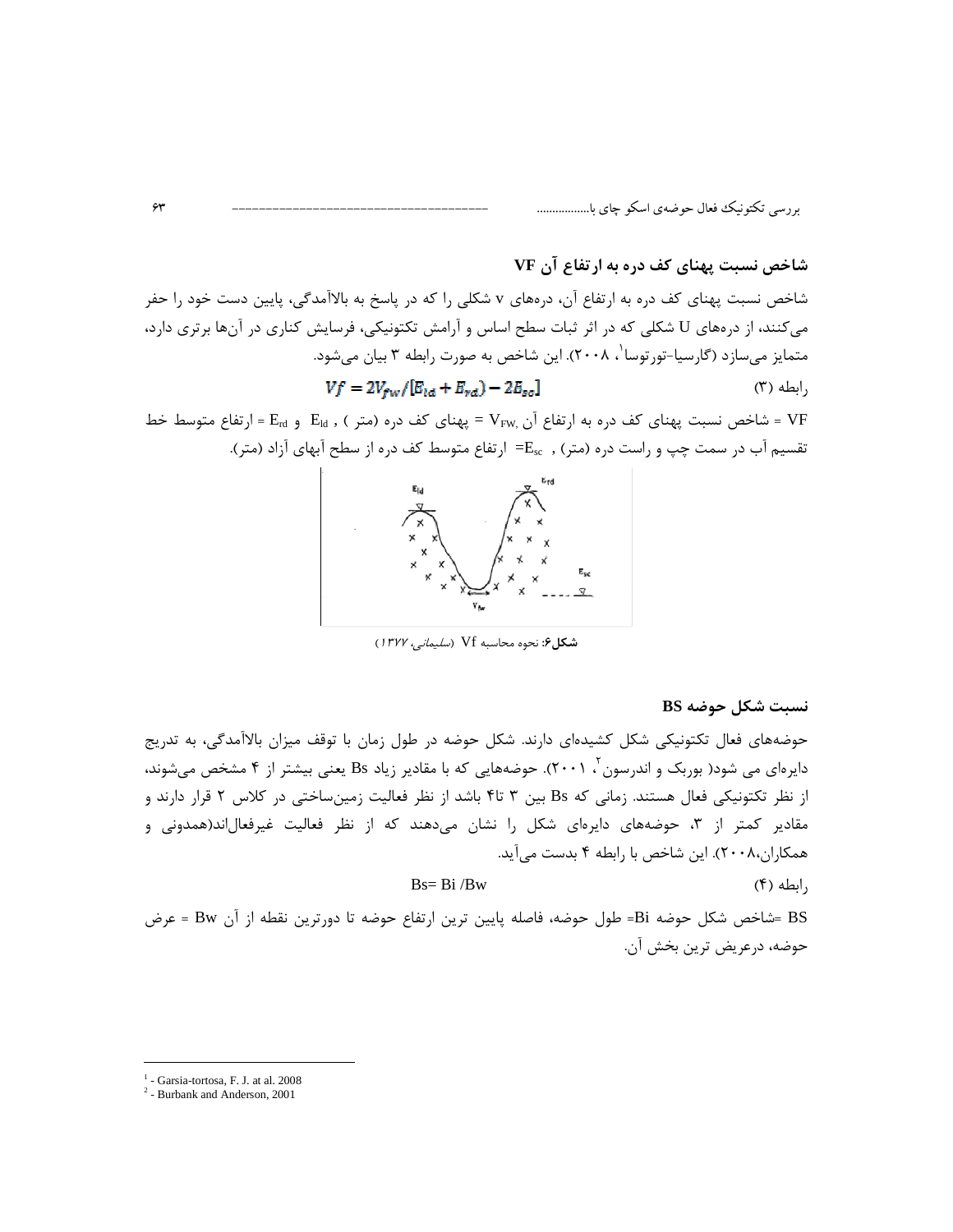

شكل ٧: محاسبه شاخص Bs (*سليماني،١٣٧٧*)

### طبقه بندی شاخص ها بر اساس شاخص LAT

در طبقه بندی ارائه شده برای شاخص های Af ، BS ، Vf ، Sl توسط همدونی و همکاران(۲۰۰۸)، این شاخصها بر اساس مقدار کمی بدست آمده در سه کلاس ۳،۲،۱ طبقهبندی شده اند. در این طبقهبندی کلاس ۱ بالاترین فعالیت و کلاس ۳ کمترین فعالیت نئوتکتونیکی را دارا می باشند(جدول شماره۱).

| شاخص ها   | كلاس                       | کلاس ۲                                   | کلاس ۳                  |
|-----------|----------------------------|------------------------------------------|-------------------------|
| SL        | ميزان تغييرات              | ميزان تغييرات                            | بدون تغييرات            |
| VF        | $Vf<\cdot\,$ . $\Delta$    | $Vf: \Delta - \Delta$                    | Vf>\                    |
| <b>BS</b> | Bs > f                     | $Bs: f - f$                              | $Bs>\tau$               |
| AF        | $Af-\Delta \cdot > \Delta$ | $Af-\Delta \cdot \cdot Y-\lambda \Delta$ | $Af-\Delta \cdot \lt V$ |

جدول۱: طبقهبندی ارائه شده توسط همدونی و همکاران(۲۰۰۸)

شاخص lat بوسیله میانگین کلاسهای مختلف شاخصهای ژئومورفیک (S/n) بدست می آید و براساس مقدار بدست آمده از (S/n) به چهار کلاس تقسیم می گردد(جدول۲) که در این تقسیم بندی کلاس ۱ با فعالیت بسیار بالای نئوتکتونیکی، کلاس ۲ با فعالیت نئوتکتونیکی بالا، کلاس ۳ با فعالیت نئوتکتونیکی متوسط و کلاس ۴ با فعالیت نئوتكتونيكي كمي فعال مشخص مي شوند.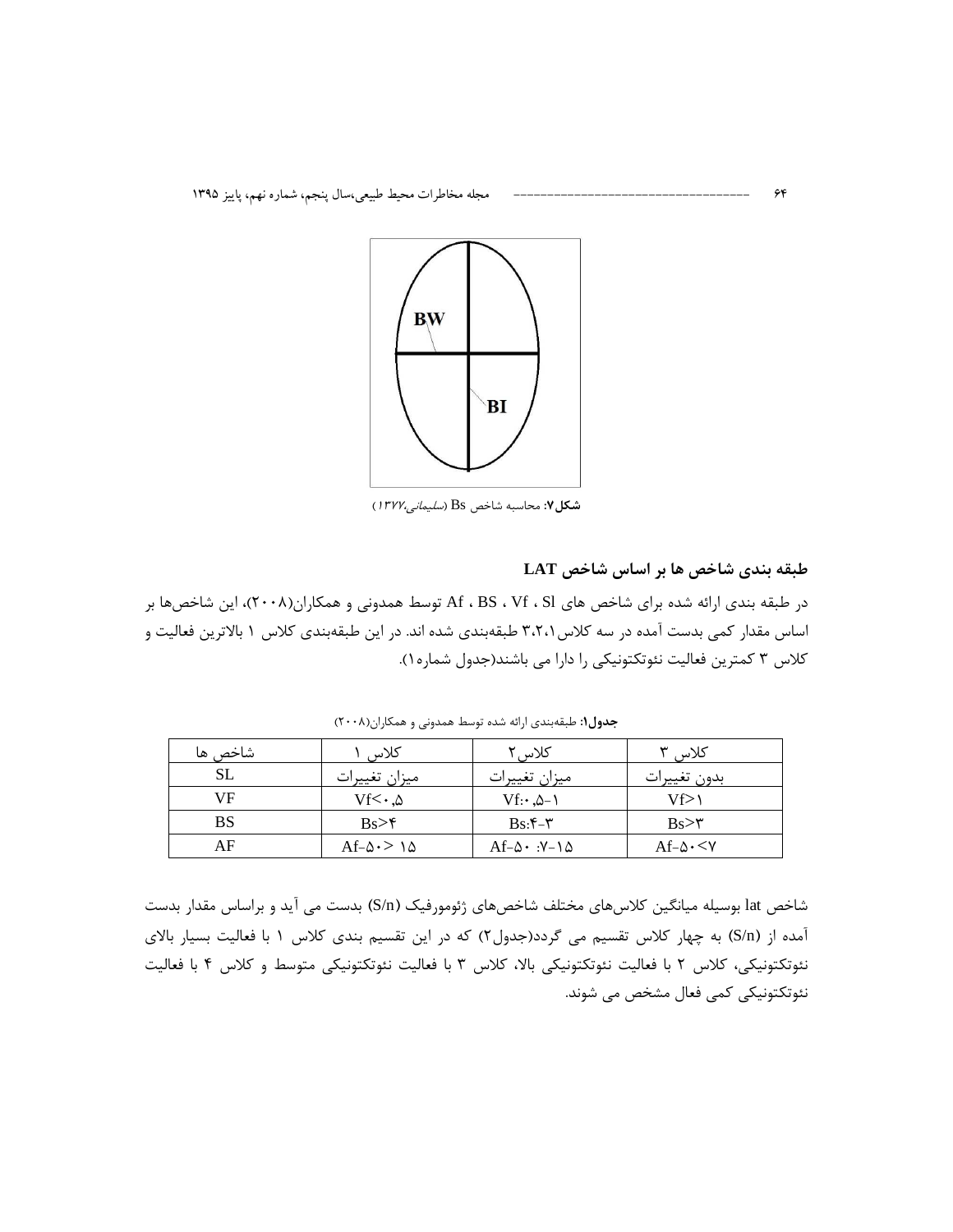| s/n                         | فعالیت زمین ساختی | ر ده |
|-----------------------------|-------------------|------|
| $\Lambda - \Lambda$         | خيلى بالا         |      |
| $1.0 - 7$                   | УL                |      |
| $\tau$ - $\tau$ , $\Delta$  | متوسط             |      |
| $>$ $\uparrow$ . $\uparrow$ | پايين             |      |

جدول٢: طبقه بندي شاخص lat (همدوني و همكاران ٢٠٠٨)

## نتايج و بحث

## شاخص شیب طولی رودخانهSL

در این پژوهش شاخص SL برای ۳ رودخانه حوضهی اسکوچای محاسبه شد. در این محاسبه ابتدا نیمرخ طولی رودخانهها ترسیم شد(شکل۱۰) و در فواصل معین ۲۰۰ متری میزان این شاخص برای تمام مسیر آبراهههای اصلی در محدوده دره اندازه گیری شده و از تمام SL های بدست آمده میانگین گرفته شد(جدول شماره ۳، ۴ و ۵).



شکل۹: آبراهههای اصلی حوضهی اسکوچای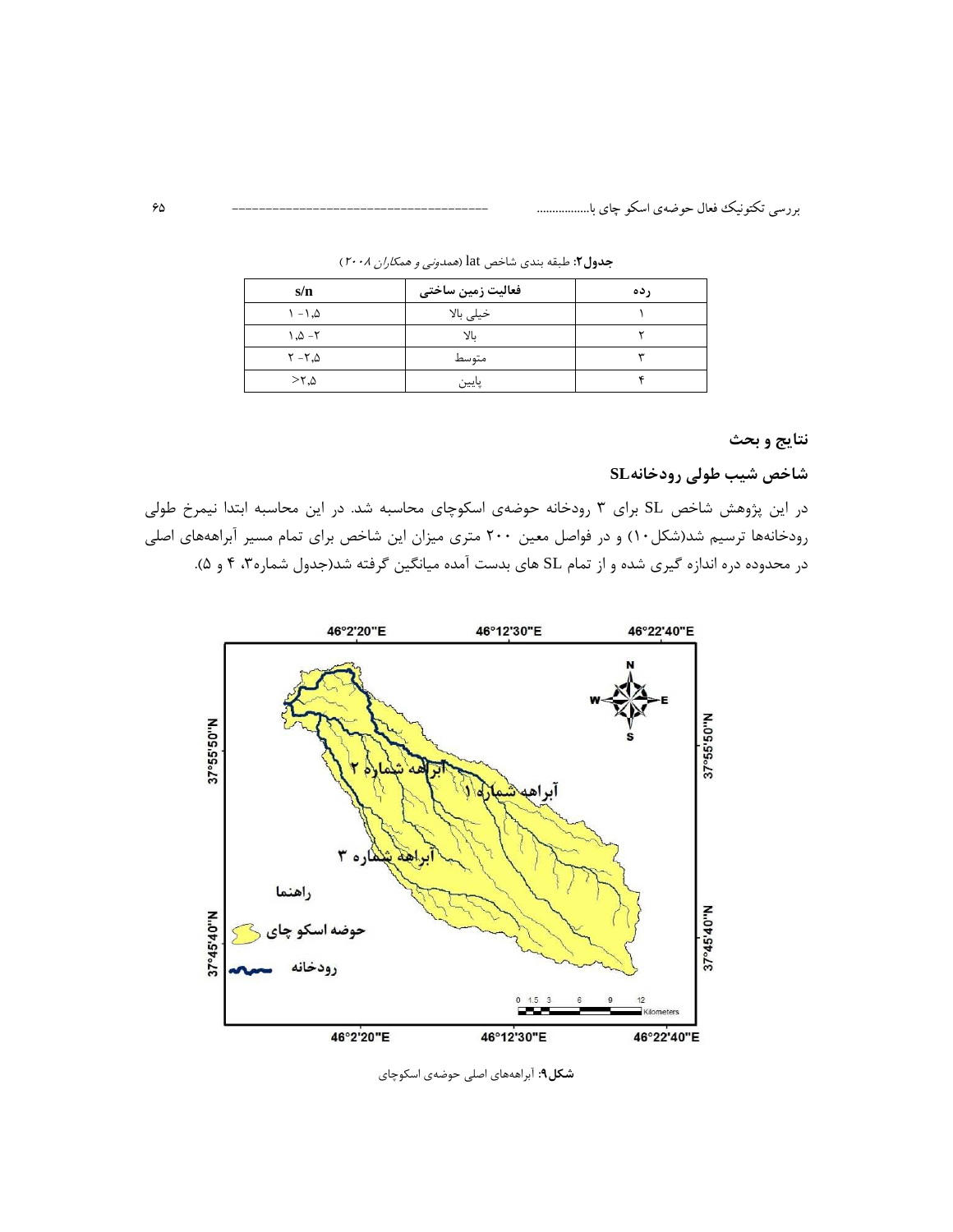| ا, تفاع(m)                                            | $\Delta H(m)$               | $\Delta L(m)$   | L(m)                | S1     |
|-------------------------------------------------------|-----------------------------|-----------------|---------------------|--------|
| $Y\Lambda \cdot -Y5 \cdot \cdot$                      | $\mathsf{r}\cdot\mathsf{r}$ | 1674.66         | 1745.77             | ۱۴۸.۸۹ |
| $Y5 \cdots Y5 \cdots$                                 | $Y \cdot \cdot$             | ۲۴۲۱.۳۵         | $Y^{\varphi}YYYYYY$ | 797.99 |
| $YF\cdots YY\cdots$                                   | $\mathsf{r}\cdot\mathsf{r}$ | T15Y            | 551V.1              | ۳۹۸.۹۳ |
| $\Upsilon\Upsilon\cdot\cdot-\Upsilon\cdot\cdot\cdot$  | $\mathsf{r}\cdot\mathsf{r}$ | <b>TATT.14</b>  | 9717.85             | ۵۲۷.۳۸ |
| $Y \cdot \cdot \cdot - \setminus \Lambda \cdot \cdot$ | $\mathsf{r}\cdot\mathsf{r}$ | ۵۱۵۸.۱۵         | Y, 9, .7            | 546.34 |
| $1\lambda \cdot -15\cdot \cdot$                       | $Y \cdot \cdot$             | $511Y,7\lambda$ | ۱۹۸۴۵,۴۸            | 551.17 |
| 1515                                                  | $\mathsf{r}\cdot\mathsf{r}$ | YYYYYY          | 18149.41            | 511.7  |

جدول ۳: محاسبه شاخص SL برای آبراهه اصلی شماره ۱ حوضهی اسکوچای

 $\Sigma$ =  $\frac{1}{2}$   $\frac{1}{2}$ 

بر اساس تقسیم بندی همدونی(۲۰۰۸) برای شاخص SL ، با مقدار نتیجه حاصله این منطقه جز کلاس ۲ قرار می گیرد و منطقه با ناهنجاری کم شناخته می شود. شاخص شیب رودخانه از پارامترهای ژئومتریک مهم برای بیان تفاوتهای نسبی بالاآمدگی در مناطق مختلف بوده ولی صرفاً بیانگر فعالیت تکتونیکی نیست؛ بلکه نقش عوامل دیگر مثل لیتولوژی را نیز بیان می کند. در حالت کلی این شاخص برای نشان دادن تغییرات شیب بستر رودخانهها به کار میرود. در آبراهه شماره ۱ یکی از دلایل بالا بودن مقدار شاخص را میتوان تاثیرات لیتولوژی منطقه در نظر گرفت زیرا آبراهه در روی بستری قرار دارد که تغییرات لیتولوژیکی در آن زیاد است. بنابراین علاوه بر عامل تکتونیک، تفاوت ليتولوژيكي هم در مقدار اين شاخص تأثير دارد(مأخذ: نويسندگان).

| $\frac{15}{15}$                             | ۲۰۰           | $51Y\Delta, \Delta Y$        | 155.9.19 | $Y^{\dagger}$ . $\lambda$ . $Y^{\dagger}$ |  |
|---------------------------------------------|---------------|------------------------------|----------|-------------------------------------------|--|
| $\lambda \cdot - \frac{5}{2}$               | ۲۰۰           | 6.25.7A                      | ۵۹.۱۵۹۸  | 4.7.7                                     |  |
| $Y \cdot \cdot \cdot - \Lambda \cdot \cdot$ | ۲۰۰           | $\Delta$ \ff. $\mathbf{r}$ . | ۲۷۹۵.۰۸  | 147.41                                    |  |
| ا, تفاع(m)                                  | $\Delta H(m)$ | $\Delta L(m)$                | L(m)     | S1                                        |  |

جدول ۴: محاسبه شاخص SL برای آبراهه اصلی شماره ۲حوضهی اسکوچای

 $2\overline{r}rr.99$  m

مقدار به دست آمده از شاخص SL برای آبراههی ۲ با توجه به طبقهبندی همدونی ۰۲۰۰۸)در کلاس ۲ یعنی با تغييرات كم قرار مي گيرد (مأخذ: نويسندگان).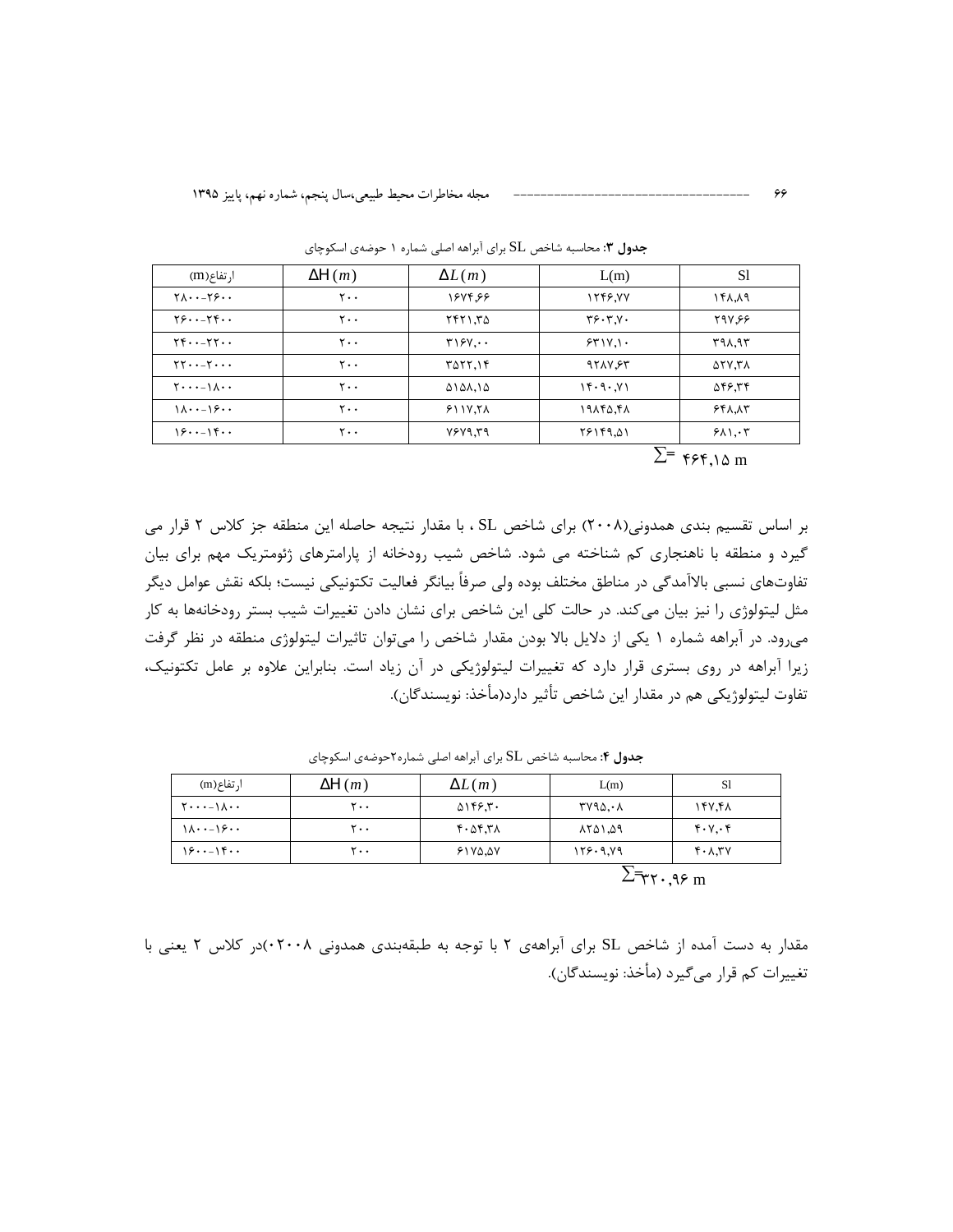| ا, تفاع(m)                                                     | $\Delta H(m)$               | $\Delta L(m)$ | L(m)            | S1                                   |
|----------------------------------------------------------------|-----------------------------|---------------|-----------------|--------------------------------------|
| Y5Y5                                                           | $\mathsf{y}$                | 7147.40       | 1446.87         | 156.1                                |
| $YF \cdot -YY \cdot \cdot$                                     | $\mathsf{r}\cdot\mathsf{r}$ | 37.9777       | $Y_{\Delta, P}$ | $Y^{\varphi}Y,\cdot\wedge$           |
| $\Upsilon\Upsilon\cdots\Upsilon\cdots$                         | $\mathsf{r}\cdot\mathsf{r}$ | 5557          | Y99.57          | 397.99                               |
| $\mathbf{Y} \cdot \cdot \cdot - \mathbf{I} \wedge \cdot \cdot$ | $\mathsf{r}\cdot\mathsf{r}$ | 5151.84       | 1751.51         | $\Delta \mathbf{r} \cdot \mathbf{r}$ |
| $1\lambda \cdot -15 \cdot \cdot$                               | $\mathsf{r}\cdot\mathsf{r}$ | 5550.15       | 1915Y.0.        | 510.19                               |
| 1515                                                           | $\mathsf{r}\cdot\mathsf{r}$ | 5915.01       | YY              | Y19.77                               |
|                                                                |                             |               | ᅲ               |                                      |

جدول ۵: محاسبه شاخص SL برای آبراهه اصلی شماره۳حوضهی اسکوچای

 $\sum$   $\epsilon$   $\gamma$   $\lambda$ ,  $\gamma$   $\epsilon$  m

با توجه به مقدار به دست آمده از شاخص SL میتوان آبراههی ۳ را با توجه به طبقهبندی همدونی (۲۰۰۸) در كلاس ٢ يعني با تغييرات كم طبقهبندي كرد (مأخذ: نويسندگان).



شکل۱۰: نیمرخهای طولی ۳ آبراهه حوضهی اسکوچای (*مأخذ: نویسندگان*)

## شاخص عدم تقارن حوضه زهكشي AF

چنانچه حوضهای تحت شرایط ثابت، بدون کج شدگی و یا انحراف اندک تحول یابد، مقدار AF مساوی یا نزدیک ۵۰ است و مقادیر بیشتر یا کمتر از ۵۰ کج شدگی یا انحراف را مشخص میسازد. از نطر فعالیتهای تکتونیکی، -AF 15<10 كلاس يك وفعال را نشان مى دهد. در حالي كه 15>50<AF باشد كلاس دو و فعاليت متوسط آن حوضه را بیان میکند. توقف فعالیت و آرامش تکتونیکی، زمانی مشخص میشود که 7>S0-AF است (همدونی و همکاران،  $\lambda \cdot \gamma$ ).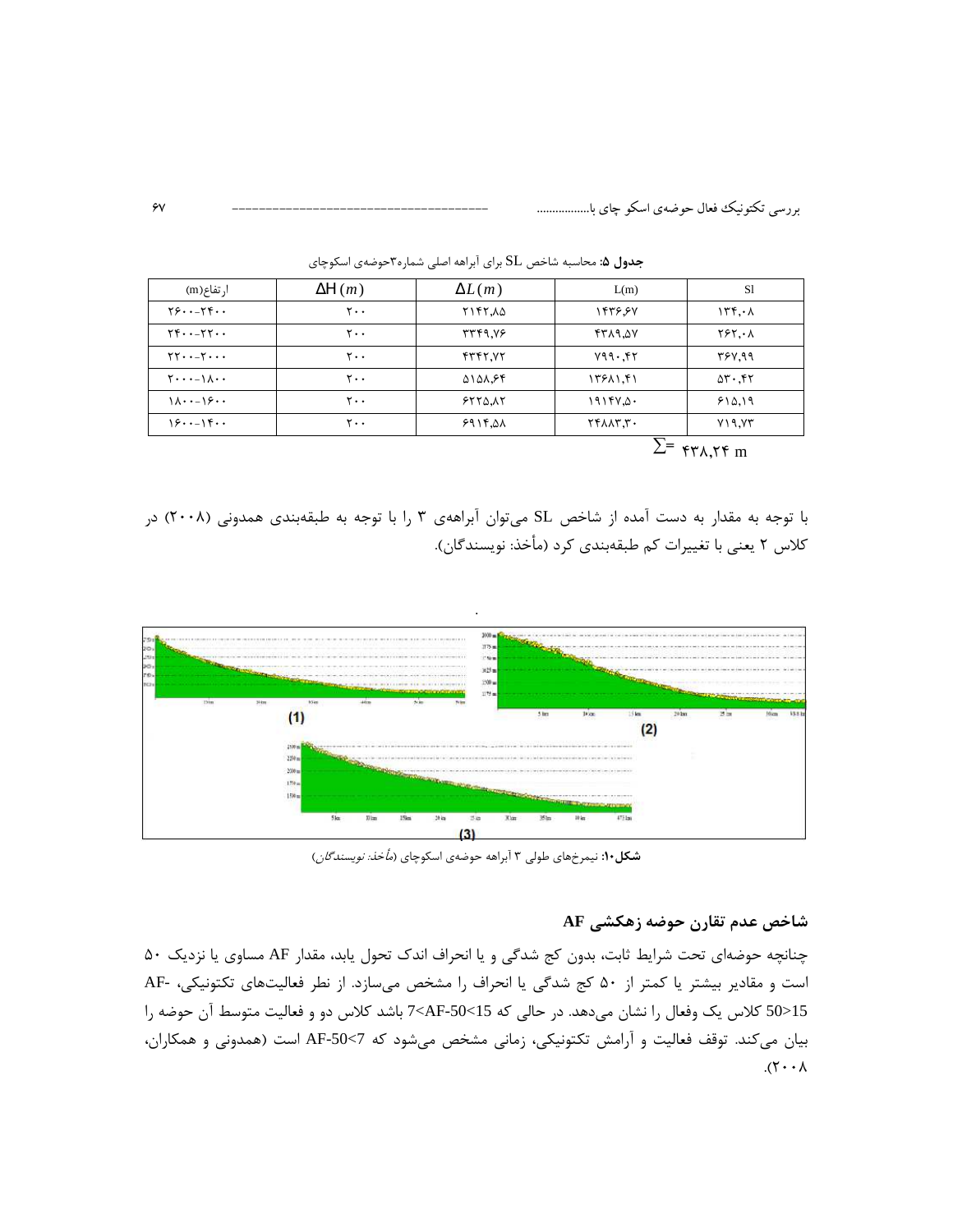| نام منطقه      | At $Km^2$ | $Ar$ Km <sup>2</sup> | Af %  | وضعيت تكتونيكي |
|----------------|-----------|----------------------|-------|----------------|
| آبراهه شماره١  | 77.57     | 88.78                | ۲۸.۴۰ | فعال           |
| آبراهه شماره ۲ | 16.98     | ۲۷.۷۹                | ۱۶.۵۴ | فعال           |
| آبراهه شماره ۳ | 16.98     | ۴۵٬۱۳                | ۲ν    | فعال           |

جدول۶: مقادیر محاسبه شده شاخصAF برای سه آبراهه اصلی حوضه اسکوچای

مقادیر محاسبه شده این شاخص برای ۳ آبراهه اصلی حوضه اسکوچای در جدول ۶ آورده شده است و همچنین شکل ١١ نيز نمايش گرافيكي از وضعيت اين شاخص را نشان مي دهد. همانطور كه در شكل ديده مي شود، ميزان عدم تقارن در همهی بخشهای یک حوضه معین یکسان نیست. با توجه به مقادیر بدست آمده برای هر سه آبراهه و با استفاده از طبقهبندی همدونی(۲۰۰۸) تمام آبراهه ها در کلاس ۱ و فعال قرار می گیرند (مأخذ، نویسندگان).



**شکل۱۱:** نقشه شاخص عدم تقارن حوضه برای سه رود اصلی حوضه اسکوچای (*مأخذ: نویسندگان*)

# شاخص نسبت پهنای کف دره به ارتفاع آن VF

نيمرخ عرضي درهها با استفاده از نسبت كف به ارتفاع (VF) تعريف مي شود. اين نسبت شاخصي را فراهم مي كند كه حفر پایین دست رودخانه در اثر پایین افتادن سطح اساس و فرسایش کناری دامنههای مجاور رودخانه را نشان می-دهد. این شاخص درمها را براساس نسبت پهنای بستر به ارتفاع آن به صورت درمهای U شکل با کف نسبتاً پهن و درههای V شکل از همدیگر متمایز می سازند. از آنجایی که بالاآمدگی با حفر بستر آبراههها ارتباط دارد، کم بودن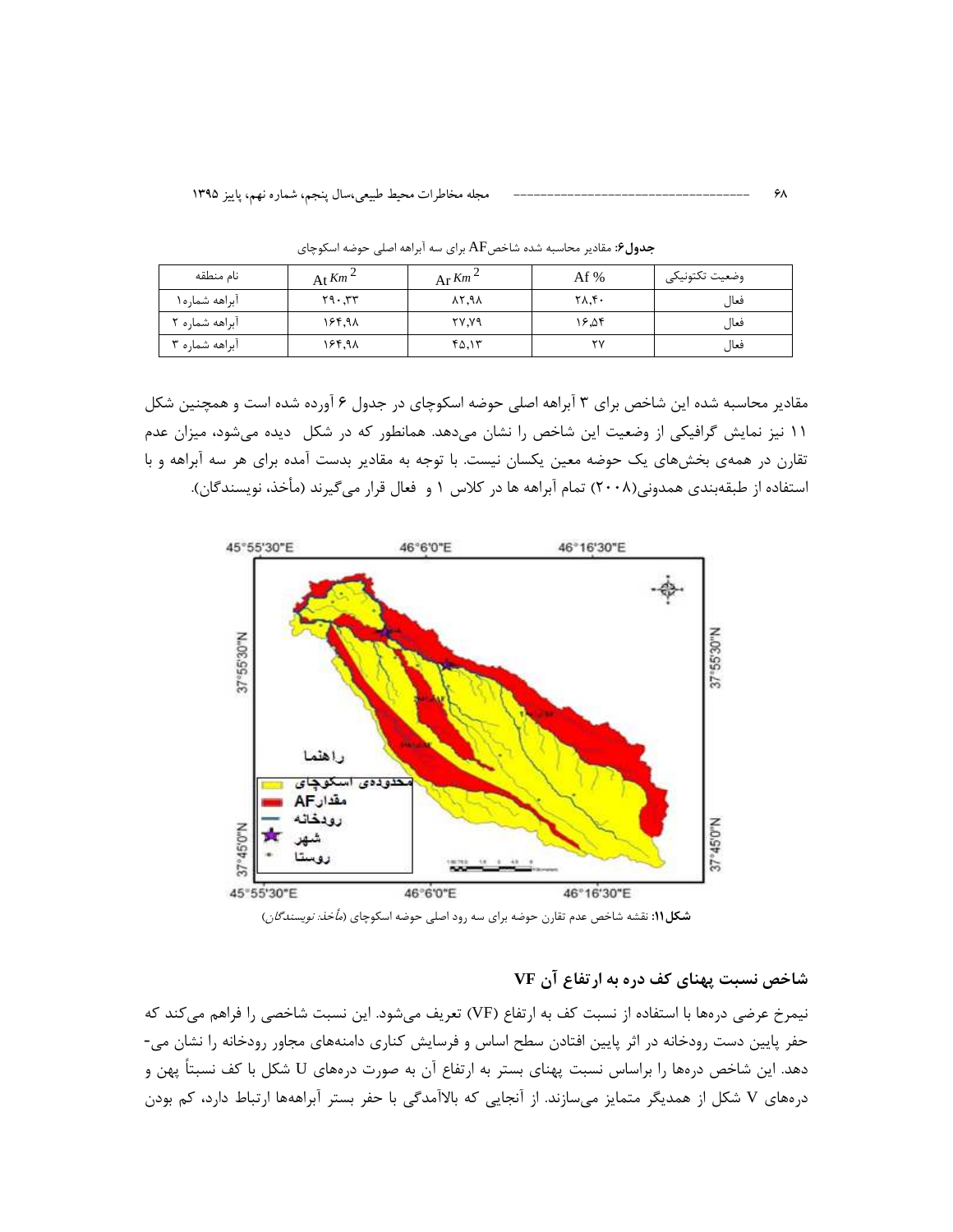مقدار شاخص VF نشانِدهندهی مقادیر زیاد بالاآمدگی، حفر دره و وجود فعالیت تکتونیکی است. جداول ۷، ۸ و ۹ مقادیر محاسبه شده این شاخص برای ۳ آبراههی اصلی حوضهی اسکوچای را نشان میدهد. شکلهای ۱۲، ۱۳ و ۱۴ نیمرخهای عرضی درههایی که محل انجام محاسبات بوده را نشان میدهند.

| Eld(m)  | Erd(m)         | Esc(m)         | Vfw(m)                                      | VF                     |
|---------|----------------|----------------|---------------------------------------------|------------------------|
| Y979.1. | Y981.55        | <b>TYYY.TT</b> | ۲.۳۵                                        | $\cdot$ . $\circ$      |
| ۳۵۶۴,۳۹ | <b>TSVV.TT</b> | ٢۴٩۶.۶٩        | 4.69                                        | $\cdot$ , $\uparrow$ ) |
| YYY9.6f | 7770.19        | Y10Y, Y9       | $\mathfrak{d}\mathfrak{h}\cdot\mathfrak{e}$ | ۶۹.                    |
| 11.1.77 | ۲۷۸۰.۴۵        | ۱۷۶۵,۸۹        | rr, 9                                       | ۱.۱۲                   |
| 149.57  | ۱۳۸۸           | 1715,97        | $\mathsf{r}\cdot\mathsf{a}\mathsf{a}$       | 5,94                   |

جدول ۷: مقادیر شاخص Vf رود اصلی شماره ۱ حوضهی اسکوچای

برای محاسبه این شاخص ابتدا برای اولین آبراههی اصلی با توجه به منحنی میزانها در فواصل ۴۰۰متری در ارتفاعات ۱۴۰۰٬۲۶۰۰٬۲۲۰۰٬۲۶۰۰٬۲۰۰ متر، نیمرخهای عرضی ترسیم شد و سپس محاسبات روی آنها صورت گرفت. که در زیر نیمرخها آورده شده است. با توجه به میانگین بدست آمده از مقادیر محاسبه شده شاخص VF برای آبراهه شماره۱ حوضهی اسکوچای مقدار ۱٫۹۱ بدست آمد که در طبقهبندی همدونی (۲۰۰۸) در کلاس ۳ و بودن تغييرات قرار مي€يرد (مأخذ: نويسندگان).



**شکل ۱۲:** نیمرخهای عرضی محل محاسبه شاخصVf آبراهه شماره ۱ *(مأخذ: نویسندگان*)

| Eld(m)                                           | Erd(m)           | $\mathbf{Esc(m)}$ | Vfw(m)        | VF    |
|--------------------------------------------------|------------------|-------------------|---------------|-------|
| $\mathbf{Y} \cdot \cdot \cdot \Delta \mathbf{Y}$ | $Y \cdot Y$ ۶.۳۲ | ۱ ۱.۳۸۲ ۱         | ۱۷.۸۳         | ۸۵. ۰ |
| ۵۰.۱۹/۱۸                                         | 1816.94          | 1YYY.Y            | $Y \cdot Y$ ۶ | ۰۶۰   |
| 155.19                                           | 1670.15          | ۹۲٬۹۷             | ۴۱٬۱۶         | .01   |
| 1468.77                                          | ۱۴۷۹.۹۲          | ۱۴۴۵,۱۲           | ۴۷.۳۵         | ۱.۶۲  |

جدول ٨: مقادير شاخص Vf رود اصلي شماره٢ حوضهي اسكوچاي

۶۹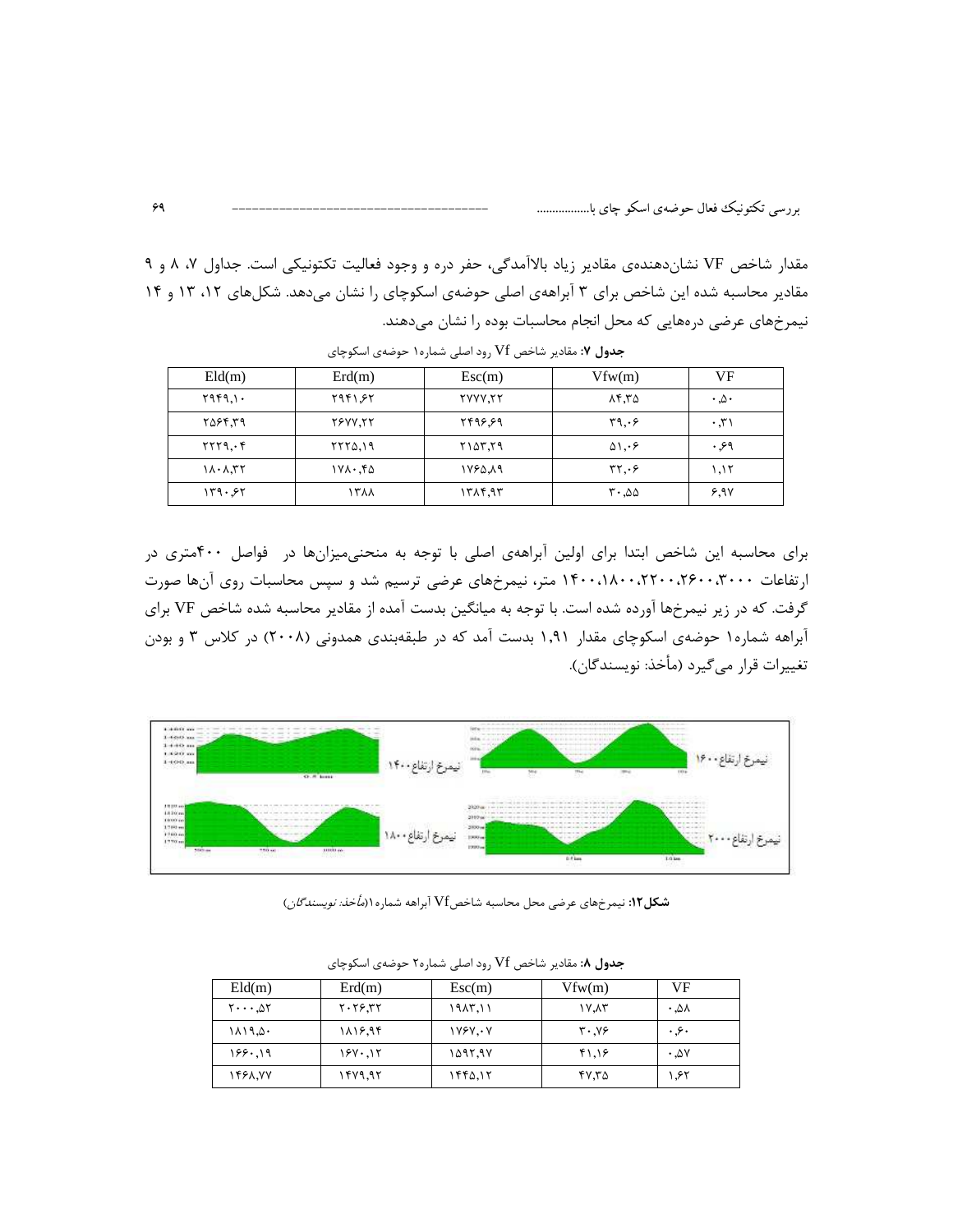برای دومین آبراهه اصلی در حوضه اسکوچای با توجه به فواصل منحنی میزانها در فواصل ۲۰۰متری در ارتفاعات ۲۰۰۰، ۱۸۰۰، ۱۴۰۰، ۱۴۰۰ متری نیمرخهای عرضی ترسیم شد و محاسبات روی آنها صورت گرفت که در زیر آمده است. با توجه به میانگین بدست آمده از مقادیر محاسبه شده شاخص VF برای آبراهه شماره۲ حوضهی اسکوچای مقدار ۰٫۸۴ بدست آمد که در طبقهبندی همدونی (۲۰۰۸) در کلاس۲ و با تغییرات کم قرار می-گيرد(مأخذ: نويسندگان).



**شکل1۵:** نیمرخهای عرضی محل محاسبه شاخص VF آبراهه شماره ۲(*مأخذ: نویسندگان*)

| Eld(m)         | Erd(m)         | Esc(m)   | Vfw(m) | VF                  |
|----------------|----------------|----------|--------|---------------------|
| <b>756.347</b> | 1818.12        | ۵۰. ۱۶۹۱ | ۴۰.۱۹  | $\cdot$ . ۴ $\cdot$ |
| <b>٢٢٢٥.٧١</b> | <b>YYAY.VY</b> | ۲۱۷۹.۱۵  | YY.Y   | ۲۳. ۰               |
| ۹۳٬۷۸۷         | 11.5.18        | 177771   | ۲۴.۵   | ۰٫۹۴                |
| ۱۴۱۷.۶۱        | ۱۴۲۴.۶۱        | 15.151   | ۲۱.۰۱  | ۵۹. ۱               |

ج**دول۹**: مقادیر شاخص Vf رود اصلی شماره۳ حوضهی اسکوچای

برای سومین آبراهه اصلی در حوضه اسکوچای نیز با توجه به منحنیمیزانهای منطقه با فاصله ۴۰۰متری در ارتفاعات ۲۴۰۰،۱۸۰۰،۲۲۰۰،۱۸۰۰ متری نیمرخهای عرضی ترسیم و محاسبات مربوط به آنها انجام شد. با توجه به میانگین بدست آمده از مقادیر محاسبه شده شاخص VF برای آبراهه شماره۳ حوضهی اسکوچای مقدار ۰٫۸۱ بدست آمد که در طبقهبندی همدونی (۲۰۰۸) در کلاس ۲ و با تغییرات کم قرار میگیرد(مأخذ: نویسندگان).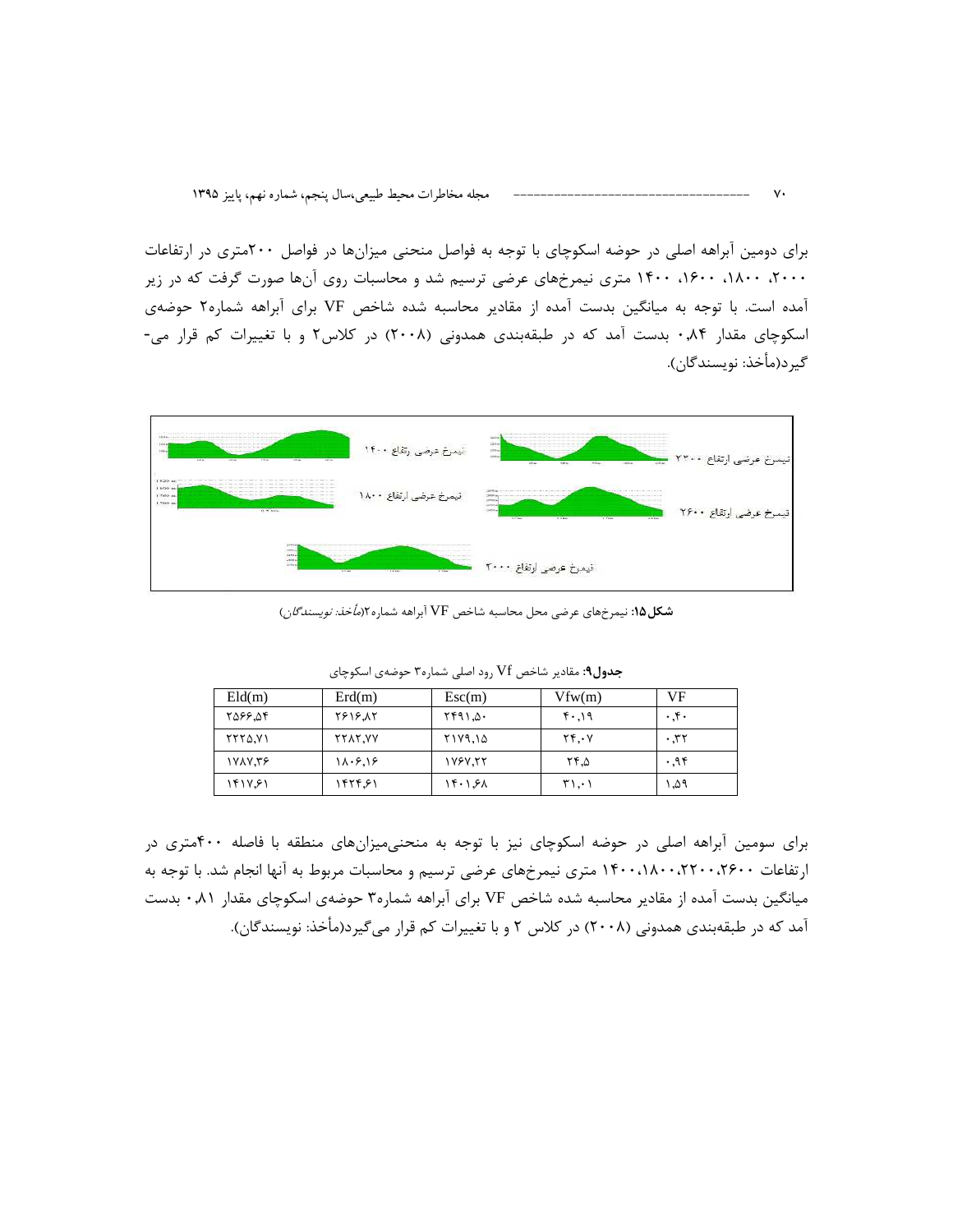

شكل ۱۶: نيمرخهاي عرضي محل محاسبه شاخص VF آبراهه شماره الم*أخذ: نويسندگان)* 



**شکل ۱۷:** مقاطع شاخص VF سه آبراههی حوضهی اسکوچای(*مأخذ: نویسندگان*)

نسبت شكل حوضه(BS)

جدول ۱۰: مقادیر شاخص BS در حوضه ی مورد مطالعه

| نام حوضه | ◡             | Bw                                              | . .<br>D5 | $\bullet\bullet$<br>طبقه بندى |
|----------|---------------|-------------------------------------------------|-----------|-------------------------------|
| اسلوچای  | $m$ ۴۴۶۷۴,۹۵۶ | $m \rightarrow$ $f \rightarrow f \rightarrow f$ |           | صریب                          |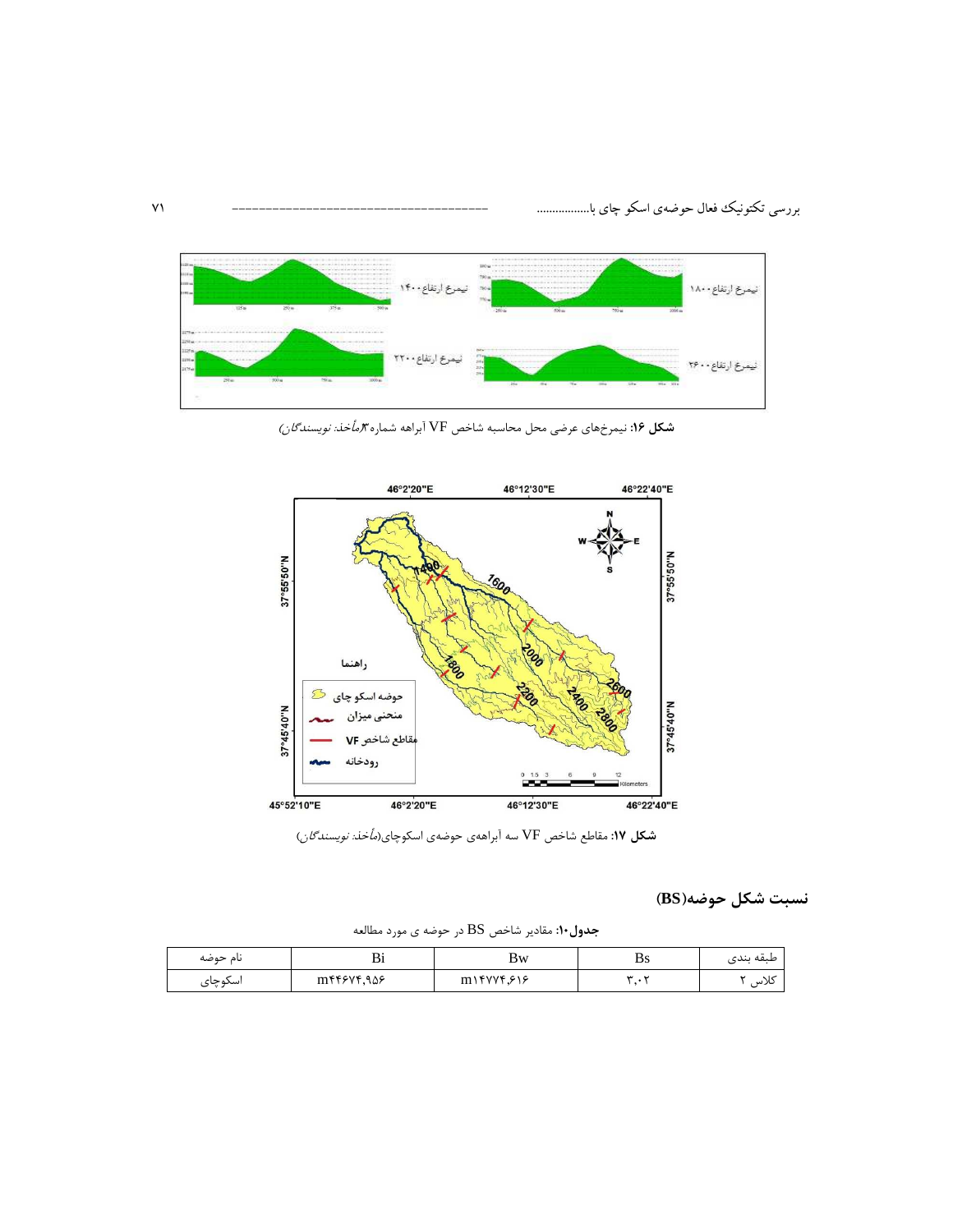

شكل ۱۸: نقشه شاخص BS اسكوچاى(*مأخذ: نويسندگان*)

طبقهبندی شاخصها بر اساس شاخص LAT

بر اساس شاخص lat فعالیت های نئوتکتونیکی منطقه مورد مطالعه مورد ارزیابی قرار گرفت که نتایج آن در جدول شماره ۱۱ آمده است.

| نام حوضه |                | كلاس شاخص ها |        |           | S/n | LAT |
|----------|----------------|--------------|--------|-----------|-----|-----|
|          | $\sim$ 1<br>ЮI | гм           | Vf     | <b>Bs</b> |     |     |
| اسكوچاى  | كلاس           | کلاس ۲       | کلاس ، | کلاس ۲    |     |     |

جدول ١١: طبقه بندى شاخص ها رُئومورفيك منطقه مورد مطالعه بر اساس شاخص lat

بر اساس محاسبات صورت گرفته و ارزیابی مقادیر بدست آمده از شاخصهای محاسبه شده بر روی سه رودخانه اصلی موجود در حوضهی اسکوچای و با ارزیابی مقادیر بدست آمده با جدول ۱ و ۲ حوضه مورد مطالعه دارای فعالیت تکتونیکی بالا می باشد و در رده ی ۲ قرار می گیرد(جدول ۱۱).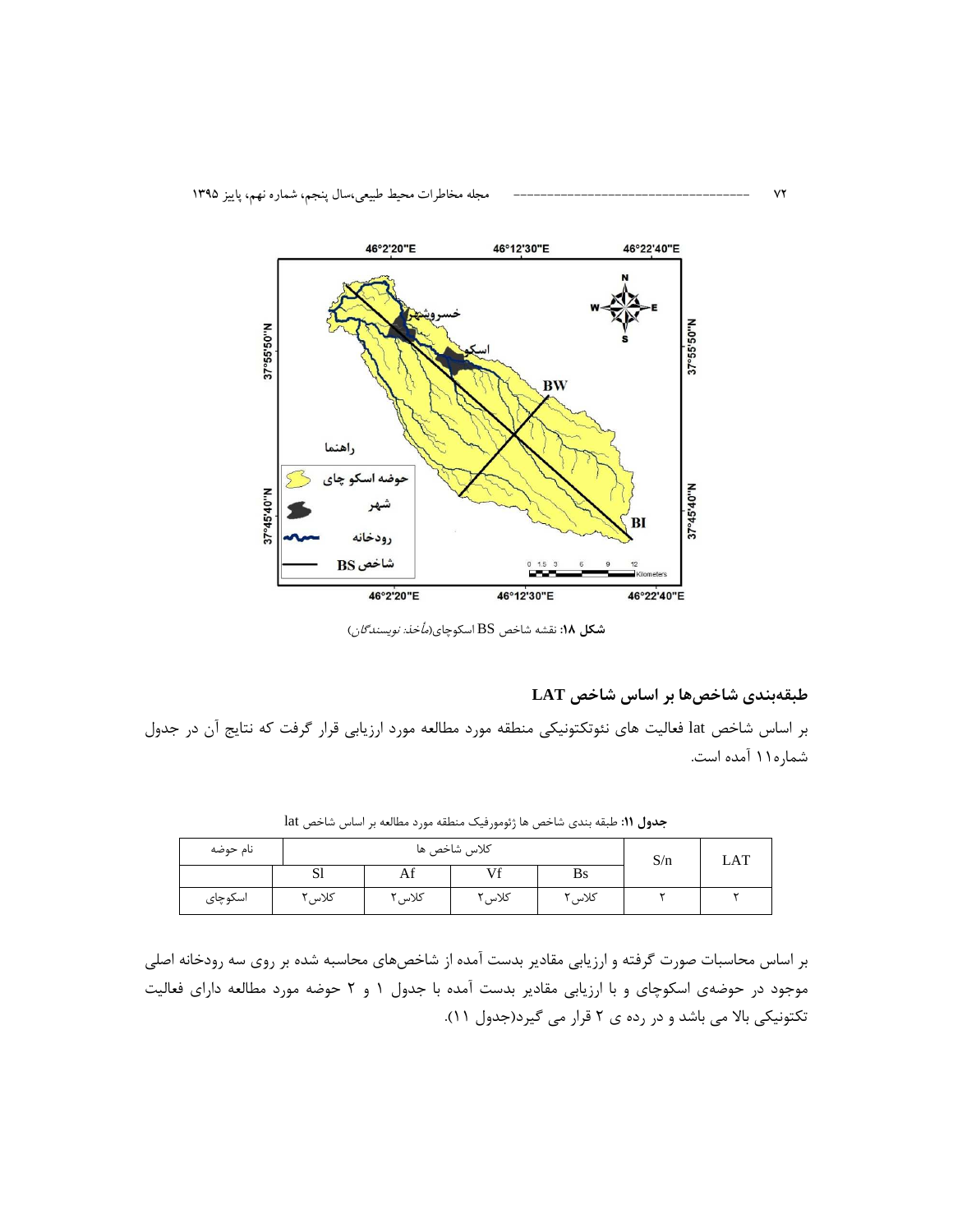## نتيجەگيرى

هر یک از شاخصهای فوق یک طبقهبندی نسبی از فعالیتهای نئوتکتونیکی ارائه میدهد. برای اطمینان از صحت عدد كمي بدست آمده از اين شاخصها نتايج آنها توسط شاخص LAT و شواهد ژئومورفولوژيكي حاصل از تكتونيك فعال مورد ارزیابی قرار گرفتند. در اینجا بر طبق محاسبات صورت گرفته و مقادیر به دست آمده از شاخصهای ژئومورفیک و طبقهبندی میزان آنها، نشاندهندهی فعال بودن نئوتکتونیک در حوضه به صورت بالاآمدگی و فعالیت گسلαا می،باشد و حوضهی اسکوچای دارای فعالیت بالای نئوتکتونیکی می،باشد و براساس طبقهبندیLAT در کلاس ۲ قرار میگیرد. براین اساس، شواهد ژئومورفولوژیکی حاصل از فعالیت گسل و سطوح آبرفتی شکل گرفته و تحول یافته توسط حرکات نئوتکتونیکی نشاندهندهی وجود و ادامهی حرکات نئوتکتونیکی فعال در دوران کواترنر و عصر حاضر در حوضهی مورد مطالعه می باشد. در میان شاخص های اندازه گیری شده شاخص SL(۴۰۷٬۷۳) در مقایسه با دیگر شاخص ها نتیجه ی خوبی نداشت که همانطور که گفته شد از دلایل آن واقع شدن رودخانه در دره و کم بودن شیب رودخانه و همینطور شیب توپوگرافی منطقه و وجود رودخانه در بستری از رسوبات دوران کواترنری دانست که این عوامل همگی در میزان شاخص SL تاثیر گذار است.

همانطور که در نیمرخهای طولی رودخانهها و مقادیر محاسبه شده شاخصSL در جدول ۳، ۴ و ۵ آورده شده است، تغییر و توزیع آن در همهی بخشهای منطقه یکسان نیست که حاکی از تنوع شرایط تکتونیکی و لیتولوژیکی منطقه است. در زیر حوضه شماره ۱ در بالادست حوضه میزان تغییرات SL به دلیل تغییرات شیب زیاد است که در این بخش به دلیل تفاوت لیتولوژیکی و اختلاف فرسایش واحدهای لیتولوژیکی است. در زیر حوضهی شماره ۲ تغییرات ناگهانی SL در رود اصلی شماره ۲ به دلیل وجود گسل بزرگی است که از روی این رود میگذرد همچنین تغییرات شدید SL در بخش میانی رود شماره ۳ در زیرحوضه۲ نیز به دلیل وجود همین گسل بزرگ در جنوب حوضه اسکوچای است. تغییرات SL در بخشهای میانی حوضه به دلیل اختلاف فرسایش واحدهای لیتولوژیکی است که واحدهای اصلی عمدتا دارای مقاومت کم تا متوسط در برابر فرسایش می باشند. به طور کلی با ارزیابی شاخص SL منطقه با استفاده از شاخصAT، منطقه در کلاس۲ و با تغییرات کم طبقهبندی شد.

شاخصVF برای هر رود در چند نقطه اندازهگیری شده است و مقادیر محاسبه شده برای هر رودخانه در هر زیرحوضه تفاوت زیادی باهم دارند که نشاندهندهی این است که میزان فعالیت تکتونیکی و فرسایشی در همه بخشهای یک حوضه باهم برابر نیست، اما میتوان روند کلی تغییرات را بدست آورد (جدول ۷، ۸و ۹). بخشهای شمالی حوضه دارای مقادیر VF کوچکتری هستند که نشاندهندهی فعالیت تکتونیکی بیشتر در بخشهای شمالی منطقه مورد مطالعه میباشد. همچنین مقادیر محاسبه شده در زیرحوضه شماره ۲ کمتر از زیرحوضه شماره ۱ می-باشد که این نیز نمایانگر فعالیت تکتونیکی بیشتر در سمت چپ منطقه مورد مطالعه میباشد. مقدار بدست آمده میانگین شاخص VF هر سه رود ۱٫۱۸ است که در طبقه بندی توسط شاخص IAT در کلاس ۳ یعنی بدون تغییرات ارزیابی شد که البته به مقدار بدست آمده تاثیر فرسایش را هم در شکلگیری درهها نباید نادیده گرفت.با توجه به اینکه محدوده ی مورد مطالعه در دامنه کوه آتشفشانی قرار دارد و سنگ های تشکیل دهنده ی ان عمدتا دارای

 $V^*$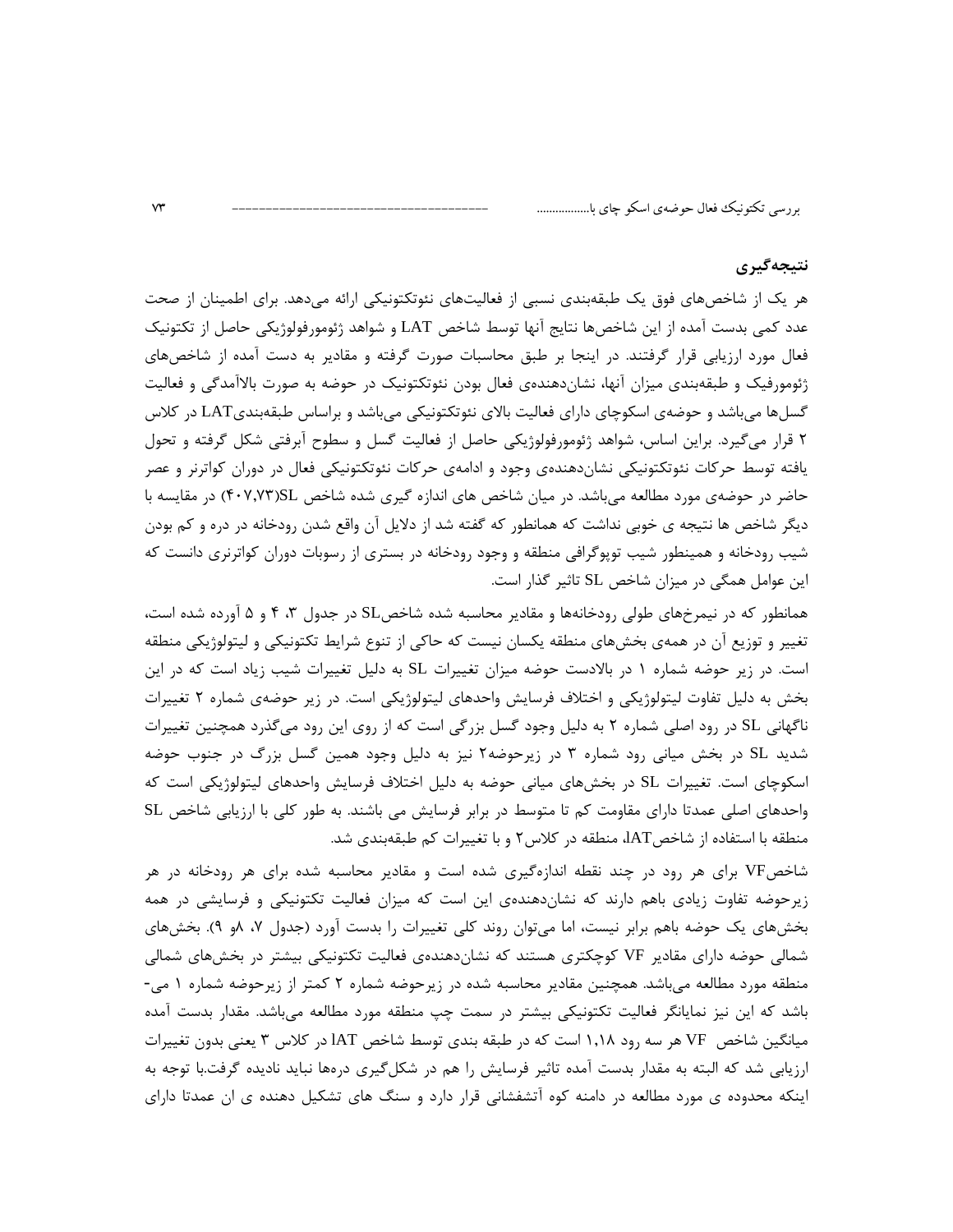مقاومت متوسط تا کم در برابر فرسایش هستند(داسیتیک، کنگاومرا با میان لایه های توف و مارن و …) لذا در مقادیر بدست آمده تاثیر فرسایش بسیار مهم است. مقدار شاخص شکل حوضه BS در منطقهی مورد مطالعه ۳٬۰۲بدست آمد که با استفاده از شاخص IAT در کلاس ۲ یعنی با میزان تغییرات کم ارزیابی میشود و شکل حوضه تقریباً كشيده است (شكل ١٨).

شاخص AF برای هر سه رود اصلی محاسبه شد و با توجه به جدول ۶ و شکل ۱۱ مقادیر نشاندهندهی عدم تقارن هر سه رود اصلی منطقه مورد مطالعه میµشد. با ارزیابی مقادیر بدست آمده توسط شاخص LAT منطقه از نظر تکتونیکی فعال میباشد. اما میزان فعالیتهای تکتونیکی در سمت راست حوضه بیشتر از سمت چپ حوضه ارزیابی میشود میانگین مقدار شاخص AF هر سه رود (۳۸٬۵۳) که با میزان متوسطی که بدست آمده نشانگر کج شدگی تکتونیکی حوضه میباشد. به طور کلی مقادیر کمی به دست آمده از شاخصهای ژئومورفیک توسط شواهد ژئومورفیک همچون تغییرات در نیمرخ طولی رودخانه، عدم تقارن رودخانه اصلی، عدم تقارن شبکه زهکشی، طول بیشتر رودخانهها در سمت چپ رودخانه اصلی، تغییرات میزان عمق و پهنای بستر رودخانه همگی حاکی از ادامه فعالیتهای نئوتکتونیکی در منطقه مورد مطالعه می باشد. با توجه به اینکه حوضه آبریز مورد بر روی دامنه آتشفشانی قرار گرفته است در نتیجه یکی از عمده ترین عوامل موثر در تغییر پارامترهای مورفومتریک ویژگی های فيزيوگرافيک آتشفشان و نوع رخساره هاي خروجي از دهانه آتشفشان ( گدازه ، خاکستر ، ايگنمبريت و…) مي باشد . لذا نتیجه گیری محض فعالیت های تکتونیکی از آن نمی تواند چندان صحیح باشد ولی با این حال بکارگیری شاخص های مورفومتریک ابزاری مناسبی برای برآورد فعالیت حوضه های آبریز می باشد.

## منابع

آبدیده، محمد، قرشی، منوچهر، رنگزن، کاظم، آرین، مهران (۱۳۹۰)، ارزیابی نسبی زمینساخت فعال با استفاده از تحلیل ریختسنجی، بررسی موردی حوضه آبریز رودخانه دز، جنوب باختری ایران، علوم زمین، شماره ۸۰، تهران.

سلیمانی، شهریار (۱۳۷۷)، رهنمودهایی در شناسایی حرکات تکتونیکی فعال و جوان با نگرشی بر مقدمات دیرینه شناسی، چاپ اول، تهران، انتشارات موسسه بین الملی زلزله شناسی و مهندسی زلزله.

کرمی، فریبا (۱۳۸۸)، ارزیابی ژئومورفیک فعالیتهای تکتونیکی در حوضه زهکشی سعیدآبادچای، پژوهشهای جغرافیای طبیعی، شماره ۶۹، تهران.

رادفر، شهباز، پور کرمانی، محسن (۱۳۸۴)، ریخت زمین ساخت گسل کوهبنان، علوم زمین، شماره ۵۷، تهران.

رجبی، معصومه، روستایی، شهرام، مقامی مقیم، غلامرضا (۱۳۸۵)، تحلیل فعالیتهای نئوتکتونیکی در دامنههای جنوبی ارتفاعات آلاداغ در جنوبشرق ايران، جغرافيا و توسعه، زاهدان.

رسولی، علی اکبر (۱۳۶۷)، بررسی ژئومورفولوژی دامنههای شمالغرب سهند حوضهی اسکوچای، پایان نامه دوره کارشناسی ارشد، دانشكده علوم انسانى،دانشگاه تبريز

رضایی مقدم، محمدحسین، احمدی، محمد (۱۳۸۵)، تحلیل ژئومورفولوژی کمّی الگوی زهکشی شبکه آبراههای به کمک زاویه برخورد آنها در زیر حوضه سریاس، استان کرمانشاه، فصلنامه تحقیقات جغرافیایی، شماره ۸۱، مشهد.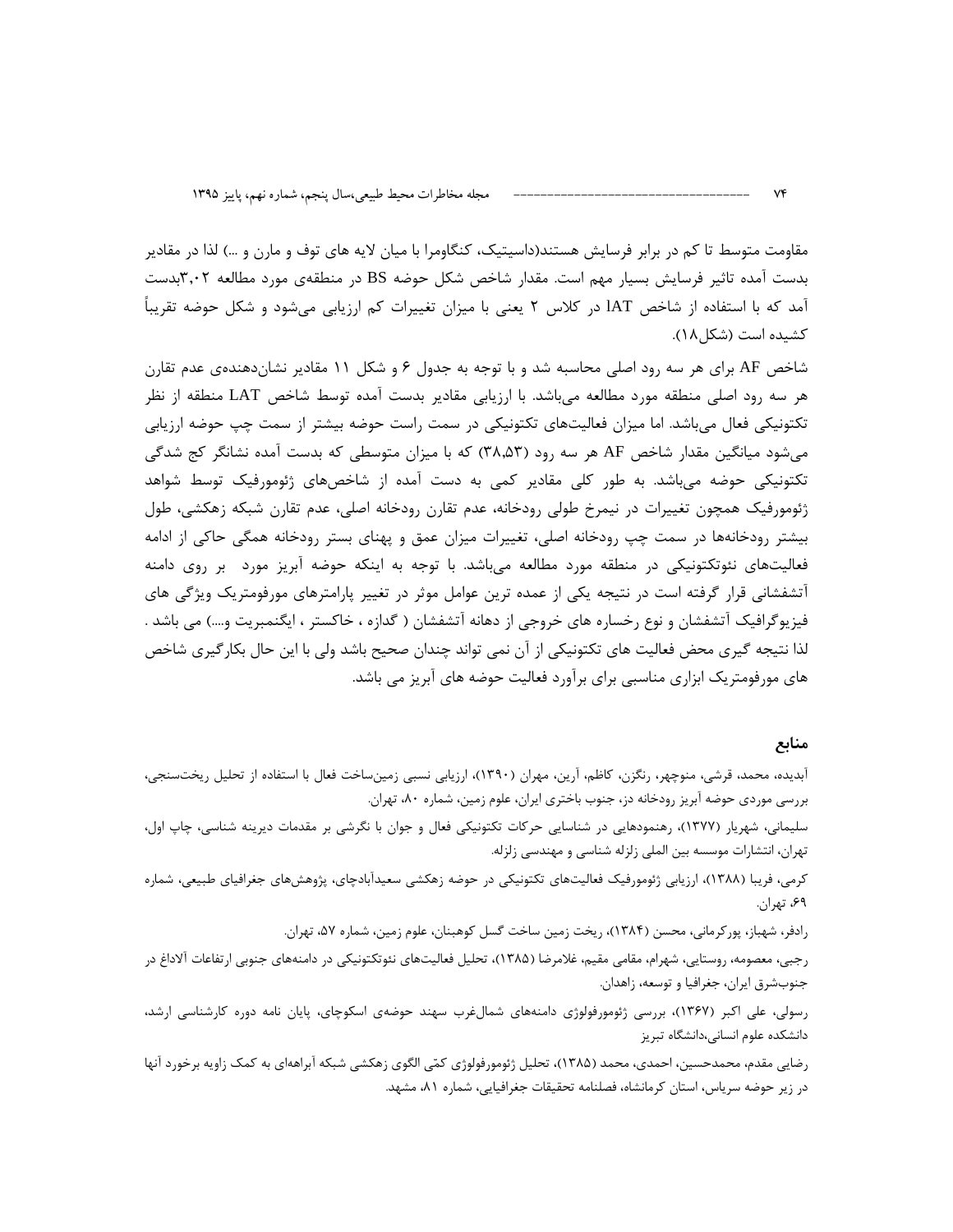روستایی، شهرام، رجبی، معصومه، زمردیان، محمدجعفر، مقامی مقیم، غلامرضا (۱۳۸۶)، نقش فعالیتهای تکتونیکی در شکل گیری و گسترش مخروطافکنههای دامنههای جنوبی آلاداغ، جغرافیا و توسعه، شماره ۱۳، زاهدان.

روستایی، شهرام، رجبی، معصومه، سمندر، نسرین (۱۳۹۴) ، بررسی نقش عوامل مؤثر در تحول ژئومورفولوژی مخروطافکنه و بستر حوضهي اسكوچاي، هيدروژئومورفولوژي، شماره ٢، صص ٤٠-۴۱.

مختاری کشکی، داود (۱۳۸۵)، کاربرد شاخصهای ریختسنجی در تعیین میزان فعالیت گسلها، مورد نمونه: گسل شمالی میشو، علوم زمین، شماره ۵۹، تهران.

.<br>یمانی، مجتبی، علمی زاده، هیوا (۱۳۹۰)، بررسی علل ناپایداری آبراههها در سطح دلتای رود کل، غرب بندرعباس، پژوهشهای جغرافیایی طبیعی، شماره ۷۸، تهران.

نقشه ی زمین شناسی اسکو ۱۰۰۰۰۰۰۰، سازمان زمین شناسی.

نقشه تويوگرافي اسكو ۵۰۰۰۰: ۱، برگ 5265IV.

Burbank, D. W, Anderson, R.S, (2001), Tectonic Geomorphology, Blackwell Science

Delcaillau, B., Carozza, J.M., Laville, E., (2006). Recent fold growth and drainage development: The Janauri and Chandigarh anticlines in the Siwalik foothills, northwest India, journal of Geomorphology, 76, 241-256

Garsia-tortosa, F. J., Alfaro, P., Galindo-Zaldivar, J., Gilbert, Lopez- Garrido A.C., Sanz de Galdeano. C., Urena, M., (2008), Geomorphologic Evdemce of the Avtive Baza Fault (Betic Cordillera, South Spain), Journal of Geomorphology, 97, 374-391 Guarnieri, P., Pirrotta, C. (2008), The Response of Drainage Basins to the Late Quaternary Tectonics in the Sicilian Side of the Messina Strait (NE Sicily), Journal of Geomorphology, 95, 260-273.

Hamdouni, R. E., Irigaray, C. Fernandaz, T., Chacon, T., Keller, E. A., (2008), Assessment of Relative Active Tectonic, South West Border of the Sierra Nevada (Southern Spain), Journal of Geomorphology, 96, 150-173.

Jamieson, S.S.R., Sinclair, H.D., Kirstein, L.A., Purves, R.S. (2004), Tectonic Forcing of Longitudinal Valleys in the Himalaya, morphological Analysis of the Ladakh Batholith, North India, Journal of Geomorphology, 58, 49-65.

Keller, E. A. & Pinter, N., (1996), Active tectonics, earthquake, uplift and landscape, Prentice Hall Publication, London .338

Li, Youli. Yang, Jingchun. Tan, Lihua. Duan, Fengian. (1999), Impact of tectonics on alluvial landforms in Hexi corridor, Northwest China, Journal of Geomorphology Vol 28.

Malik, J.N., Mohanty, C. (2007), Active tectonic influence on the evolution of drainage and landscape: geomorphic signature from frontal and hinterland areas along the northwestern Himalaya, India, Journal of Asian Earth Sciences, 29, 604-618.

Woldai, T., Dorjsuren, J. (2004), Application of Remotely Sensed Data for Neotectonics Study in Western Mongolia, ISPRS XX congress, 12-23 july2004, Istanbul, Turkey.

 $\mathsf{V} \mathsf{d}$